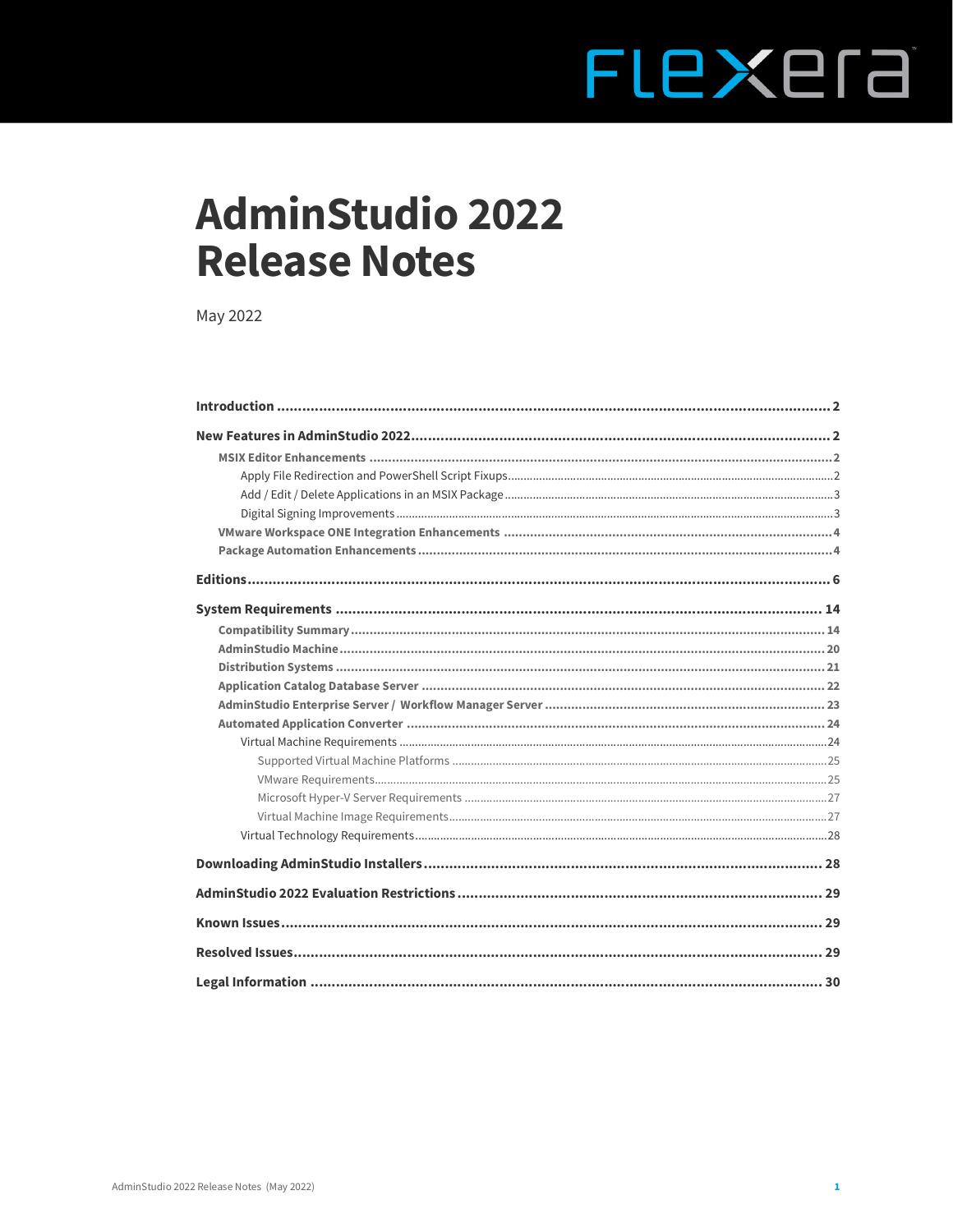# <span id="page-1-0"></span>**Introduction**

AdminStudio is the starting point for any software's Operating System Compatibility Assessment, Risk Assessment, Deployments, Updates, New Releases, New Applications, and Windows 10 migrations. More than a packaging tool, AdminStudio arms your IT team with a complete application readiness solution, enabling you to identify and mitigate issues before pulling the deployment trigger. No more surprises.

With AdminStudio, you can:

- **•** Improve service quality and streamline service delivery
- **•** Decrease risk and embrace new technologies faster
- **•** Eliminate mobile application security and compatibility concerns
- **•** Reliably prepare and deploy application virtualization formats
- **•** Integrate seamlessly with leading software deployment systems
- **•** Simplify and unify application management with standardized processes
- **•** Boost efficiency with a central application repository
- **•** Identify application packaging issues in minutes instead of days

# <span id="page-1-1"></span>**New Features in AdminStudio 2022**

This section lists the new features that are included in AdminStudio 2022:

- **•** [MSIX Editor Enhancements](#page-1-2)
- **•** [VMware Workspace ONE Integration Enhancements](#page-3-0)
- **•** [Package Automation Enhancements](#page-3-1)

# <span id="page-1-2"></span>**MSIX Editor Enhancements**

The following improvements have been added to the MSIX Editor.

- **•** [Apply File Redirection and PowerShell Script Fixups](#page-1-3)
- **•** [Add / Edit / Delete Applications in an MSIX Package](#page-2-0)
- **•** [Digital Signing Improvements](#page-2-1)

### <span id="page-1-3"></span>**Apply File Redirection and PowerShell Script Fixups**

In AdminStudion 2022, you can now apply File Redirection Fixup and the PowerShell Fixup to the application (s) in an MSIX package to resolve the runtime errors using the MSIX Editor.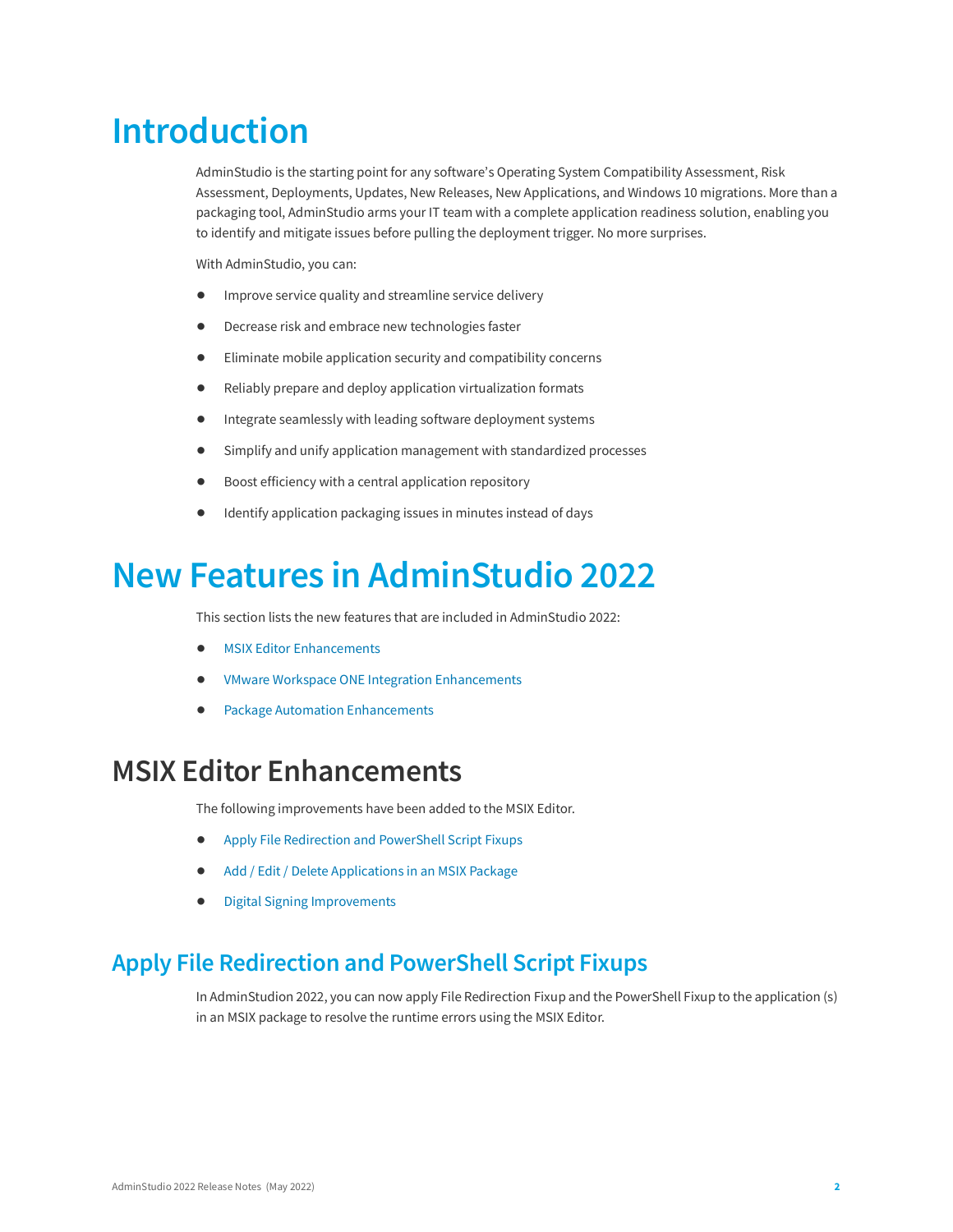| <b>Fixups</b>                                                                                                                                                                                                                                |                                            |                                                      |                                                                                                                                                |  |
|----------------------------------------------------------------------------------------------------------------------------------------------------------------------------------------------------------------------------------------------|--------------------------------------------|------------------------------------------------------|------------------------------------------------------------------------------------------------------------------------------------------------|--|
| $\triangleright \square$ Applications                                                                                                                                                                                                        |                                            |                                                      |                                                                                                                                                |  |
| <b>El Skyr</b> <sup>~</sup>                                                                                                                                                                                                                  | Apply File Redirection Fixup               | <b>Package Relative</b>                              |                                                                                                                                                |  |
|                                                                                                                                                                                                                                              |                                            |                                                      |                                                                                                                                                |  |
|                                                                                                                                                                                                                                              | Apply PowerShell Script Fixup              | <b>Package Drive Relative</b>                        | blication inside an MSIX container may lead to some runtime failures.Remediation action will be required to fix these runtime                  |  |
|                                                                                                                                                                                                                                              | <b>Apply Custom Fixup</b><br>Known Folders |                                                      | (PSF) is an open-source kit from Microsoft that helps you resolve some of the runtime failures of your existing Win32 application              |  |
| when you upon thave access to the source code, so that it can run in an MSIX container. PSF contains a collection of software components that work as runtime fixes, also<br>referred to as fixups, to overcome some commonly seen failures. |                                            |                                                      |                                                                                                                                                |  |
|                                                                                                                                                                                                                                              |                                            |                                                      |                                                                                                                                                |  |
|                                                                                                                                                                                                                                              |                                            |                                                      | The Fixups view enables you to easily apply the runtime fixups, available in PSF, or your custom fixup to the applications in an MSIX package. |  |
|                                                                                                                                                                                                                                              |                                            | For more information, see Package Support Framework. |                                                                                                                                                |  |
|                                                                                                                                                                                                                                              |                                            |                                                      |                                                                                                                                                |  |
|                                                                                                                                                                                                                                              |                                            |                                                      |                                                                                                                                                |  |
|                                                                                                                                                                                                                                              |                                            |                                                      |                                                                                                                                                |  |
|                                                                                                                                                                                                                                              |                                            |                                                      |                                                                                                                                                |  |
|                                                                                                                                                                                                                                              |                                            |                                                      |                                                                                                                                                |  |

For more information, see [Apply Fixups](https://docs.flexera.com/adminstudio2022/Content/helplibrary/MSIXApplyingFixups.htm).

### <span id="page-2-0"></span>**Add / Edit / Delete Applications in an MSIX Package**

In AdminStudion 2022, you can now add, edit, and delete the applications for the selected MSIX package in the MSIX Editor.

- **•** Add Application—You can add application into the selected MSIX package
- **•** Edit Application—You can modify the existing application
- **•** Delete Application—You can delete application in the selected MSIX package

For more information, see [Editing Applications.](https://docs.flexera.com/adminstudio2022/Content/helplibrary/Editing_Applications.htm)

### <span id="page-2-1"></span>**Digital Signing Improvements**

In AdminStudion 2022, the following improvements have been added to the Digital Signing:

- **•** [Time Stamp Server URL](#page-2-2)
- **•** [Override Publisher with the Certificate Subject Name](#page-2-3)

#### <span id="page-2-2"></span>**Time Stamp Server URL**

In AdminStudion 2022, you can now specify the Time Stamp Server URL while signing the MSIX packages using a certificate file (.pfx) in the MSIX Editor. The Time Stamp Server URL property is also introduced in the Application Manager, Repackager, and Automated Application Converter tools.

#### <span id="page-2-3"></span>**Override Publisher with the Certificate Subject Name**

The Publisher Name of an MSIX package must match with the Subject Name of Digital Certificate for successful signing of the MSIX package. In AdminStudio 2022, you can now override the Publisher Name of an MSIX package by the Subject Name of the Digital Certificate while signing an MSIX package by checking this newly introduced check box so the MSIX package will be signed successfully.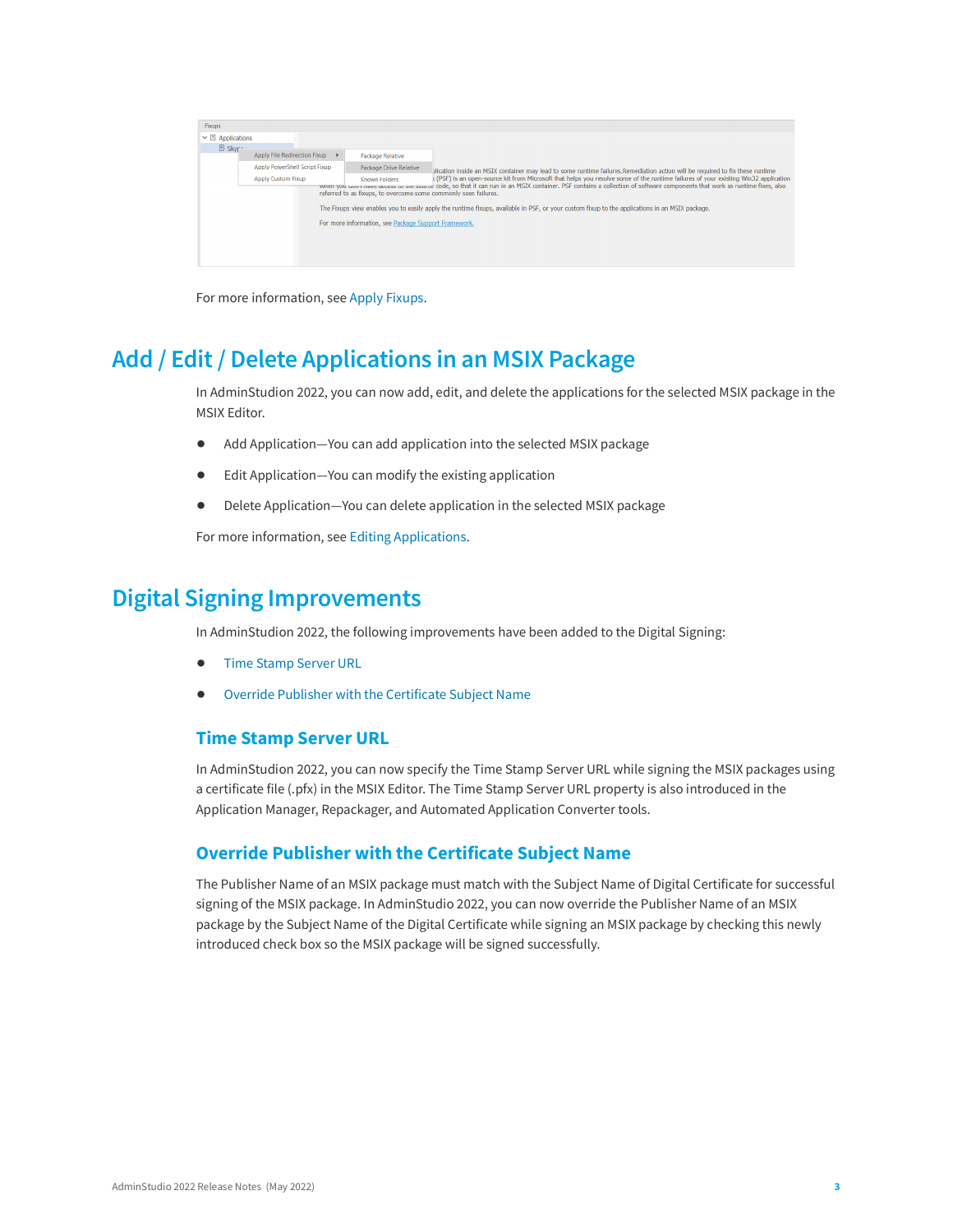| Preferences                     |                                                                | × |
|---------------------------------|----------------------------------------------------------------|---|
| Locations<br>Signing            |                                                                |   |
| Select Certificate for Signing: | Certificate File (.pfx)                                        |   |
| PFX File Location:              | D:\PSF\Certificate\Single Certificate\Flexera.pfx<br>          |   |
| Password:                       | $\bullet\bullet\bullet$                                        |   |
| Certificate Subject Name:       | $CN =$ Flexera                                                 |   |
| Time Stamp Server URL:          |                                                                |   |
|                                 | $\sqrt{}$ Override Publisher with the Certificate Subject Name |   |
|                                 |                                                                |   |
|                                 |                                                                |   |

For more information, see [Preferences.](https://docs.flexera.com/adminstudio2022/Content/helplibrary/MSIXPreferences.htm)

### <span id="page-3-0"></span>**VMware Workspace ONE Integration Enhancements**

In AdminStudio 2022, you will be able to set various deployment properties under the Details, Files, and Deployment Options tab for an MSI or EXE package and publish to VMware Workspace ONE.

| Products                              |                                                                                               | <b>Chrome for Business 64-bit</b> |  |                                        |  |  |
|---------------------------------------|-----------------------------------------------------------------------------------------------|-----------------------------------|--|----------------------------------------|--|--|
| <b>E</b> Applications                 |                                                                                               | MSI Home Deployment Type View     |  |                                        |  |  |
| Chrome for Business 64-bit            |                                                                                               |                                   |  |                                        |  |  |
| Chrone for Business 64-bit (v101.0.49 | Package Information Deployment Data Software Identification Tag Workspace ONE Deployment Data |                                   |  |                                        |  |  |
| UltraEdit (x64) (English)             |                                                                                               |                                   |  |                                        |  |  |
|                                       | Name<br>Chrome for Business 64-bit                                                            |                                   |  | Type<br><b>MSI</b>                     |  |  |
|                                       |                                                                                               |                                   |  |                                        |  |  |
|                                       |                                                                                               | Details Files Deployment Options  |  |                                        |  |  |
|                                       |                                                                                               | a Property                        |  | Value                                  |  |  |
|                                       |                                                                                               | Application ID*                   |  | (C1DFDF69-5945-32F2-A35E-EE94C99C7CF4) |  |  |
|                                       |                                                                                               | App version*                      |  | 101.0.4951.54                          |  |  |
|                                       |                                                                                               | Supported processor architecture  |  | 64-bit                                 |  |  |
|                                       |                                                                                               | Supported models*                 |  | Desktop                                |  |  |
|                                       |                                                                                               | Description                       |  |                                        |  |  |
|                                       |                                                                                               | <b>Push Mode</b>                  |  | On Demand                              |  |  |
|                                       |                                                                                               | Auto Update Version               |  | True                                   |  |  |
|                                       |                                                                                               | <b>Support Email</b>              |  |                                        |  |  |
|                                       |                                                                                               | Support Phone                     |  |                                        |  |  |
|                                       |                                                                                               | Developer                         |  |                                        |  |  |
|                                       |                                                                                               | Developer Email                   |  |                                        |  |  |
|                                       |                                                                                               | Developer Phone                   |  |                                        |  |  |
|                                       |                                                                                               |                                   |  |                                        |  |  |

# <span id="page-3-1"></span>**Package Automation Enhancements**

Introduced Monitored Directory under Package Automation Options. With this new Monitored Directory feature, AdminStudio can monitor a specified directory to automatically process the new installers, when dropped in the monitored directory, by executing the pre-configured automation actions (Import, Test, Wrap, Convert, and Publish). The new installers can be processed either on-demand or through scheduled automation.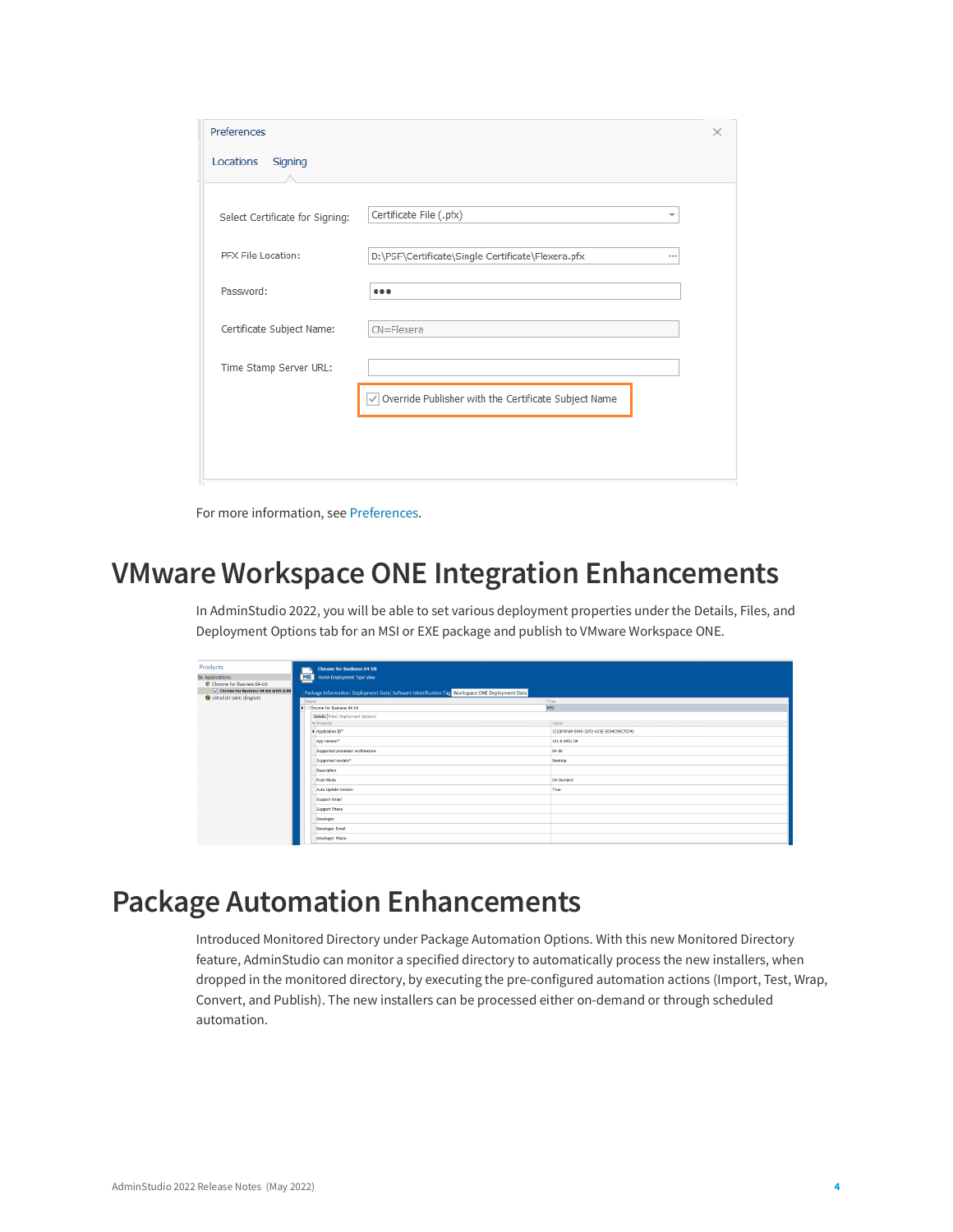| <b>□ General options</b><br>General                                                                                                                                                                             | <b>Monitored Directory</b> |                                                                                                                                    |          |
|-----------------------------------------------------------------------------------------------------------------------------------------------------------------------------------------------------------------|----------------------------|------------------------------------------------------------------------------------------------------------------------------------|----------|
| <b>E</b> Import Options<br><b>Test Center</b><br><b>Windows Installer Validation</b><br><b>ACE Tests</b>                                                                                                        | <b>Shared Directory:</b>   |                                                                                                                                    |          |
| <b>Mobile Tests</b><br><b>Plugin Options</b><br><b>Wrap Options</b>                                                                                                                                             | <b>Destination Group:</b>  | Applications                                                                                                                       | $\cdots$ |
| <b>Package Feed Options</b><br><b>■ Server Options</b>                                                                                                                                                          | Authentication Type:       | Server Authentication                                                                                                              | ٠        |
| <b>Distribution System</b><br>Microsoft ACT<br>□ Package Automation Options                                                                                                                                     | Username:                  | Administrator                                                                                                                      |          |
| <b>Monitored Directory</b><br><b>Configure Actions</b><br><b>Schedule Automation</b><br><b>Notifications</b><br><b>□ Flexera Integration</b><br>□ Flexera Service Gateway (FSG)<br>AdminStudio services via FSG | Password:                  | ********<br><b>Test Connection</b><br>Execute<br>Note: Click on Automation Logs button in the Backlog tab to see the status of the |          |
|                                                                                                                                                                                                                 | execution.                 |                                                                                                                                    |          |
|                                                                                                                                                                                                                 | Connection Successful.     |                                                                                                                                    |          |
|                                                                                                                                                                                                                 |                            |                                                                                                                                    |          |

For more information, see [Monitored Directory for Package Automation](https://docs.flexera.com/adminstudio2022/Content/helplibrary/Monitored_Directory_for_Package_Automation.htm).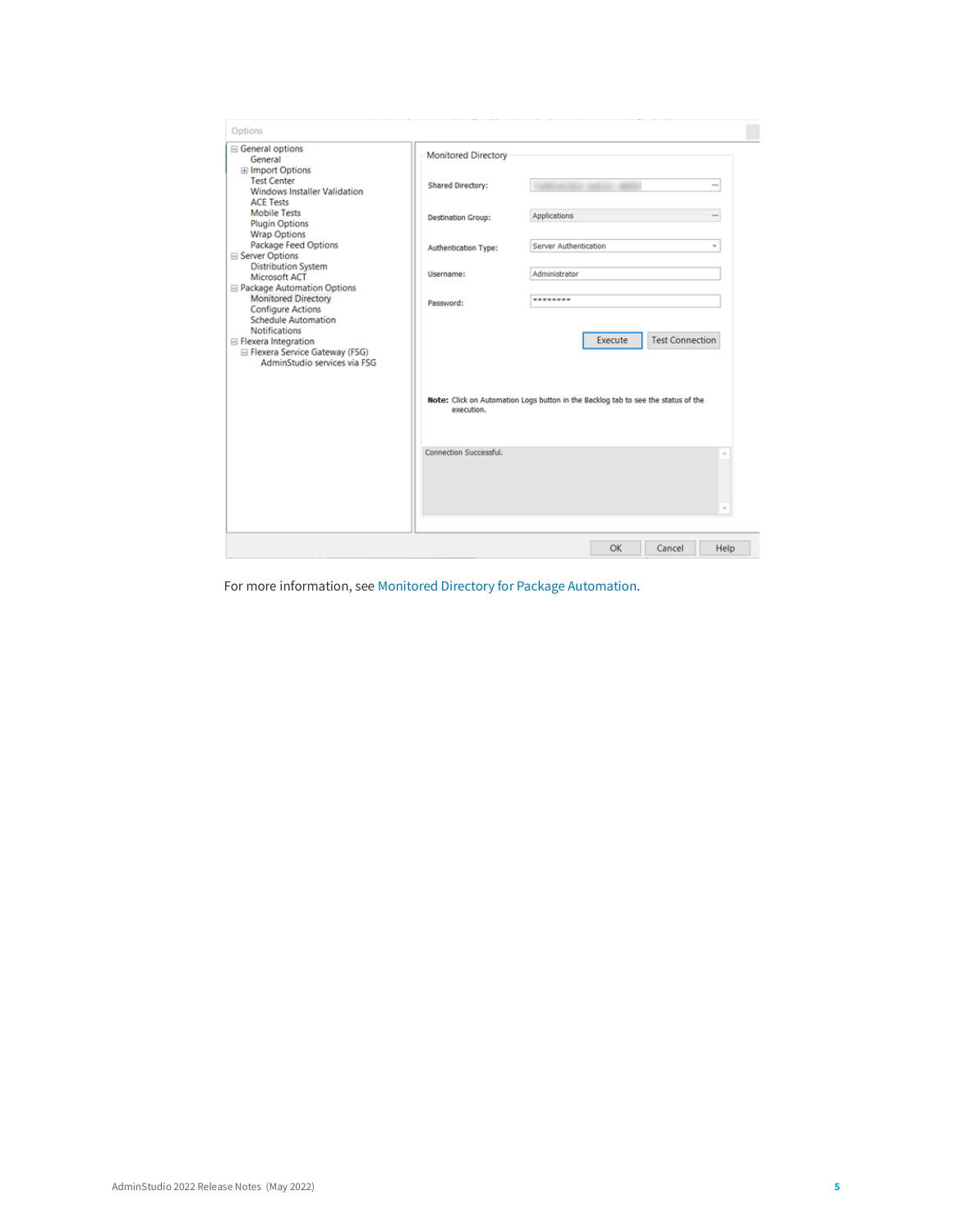# <span id="page-5-0"></span>**Editions**

AdminStudio 2022 is available in Professional and Enterprise Editions. The following table lists the tools and features available in each of AdminStudio's editions.

| <b>Edition</b>                 | <b>Feature Type</b> | <b>Tools</b>                                       | <b>Functionality</b>                                                                                                                                                                       |
|--------------------------------|---------------------|----------------------------------------------------|--------------------------------------------------------------------------------------------------------------------------------------------------------------------------------------------|
| General<br><b>PROFESSIONAL</b> |                     | <b>Application Manager /</b><br><b>Home Tab</b>    | Manage applications in an Application Manager<br>$\bullet$<br>database.                                                                                                                    |
|                                |                     |                                                    | Manage a package's ConfigMgr (Formerly<br>Called as Software Center Configuration<br>Manager) (2012 or ConfigMgr 2002) and<br>Symantec Altiris Client Management Suite<br>deployment data. |
|                                |                     |                                                    | View an application's ConfigMgr (Formerly<br>Called as Software Center Configuration<br>Manager) (2012 or ConfigMgr 2002) deployment<br>status.                                            |
|                                |                     |                                                    | Perform advanced ISO tag file creation, editing,<br>and storage.                                                                                                                           |
|                                |                     |                                                    | <b>Package Automation with Package Feed</b><br>Module-You can use the Package Feed Module<br>option of the Import Wizard to subscribe to up<br>to 10 applications for bulk execution.      |
|                                |                     | <b>Application Manager /</b><br><b>Analyze Tab</b> | Perform tests in the following categories:                                                                                                                                                 |
|                                |                     |                                                    | Windows Installer Internal Consistency<br>Evaluators                                                                                                                                       |
|                                |                     |                                                    | <b>Windows Installer Best Practices</b>                                                                                                                                                    |
|                                |                     |                                                    | <b>Application Conflicts</b>                                                                                                                                                               |
|                                |                     |                                                    | Test and fix one package at a time                                                                                                                                                         |
|                                |                     | <b>Distribution Wizard</b>                         | Publish applications to ConfigMgr (Formerly Called<br>as Software Center Configuration Manager) (2012 or<br>ConfigMgr 2002) and Symantec Altiris Management<br>Server.                     |
|                                |                     | <b>OS Snapshot Wizard</b><br>QualityMonitor        | Capture basic operating system configuration in an<br>OS Snapshot, which can be imported into the<br>Application Manager to check for potential OS<br>conflicts                            |
|                                |                     |                                                    | Perform Windows Installer testing, including testing<br>in a locked down environment                                                                                                       |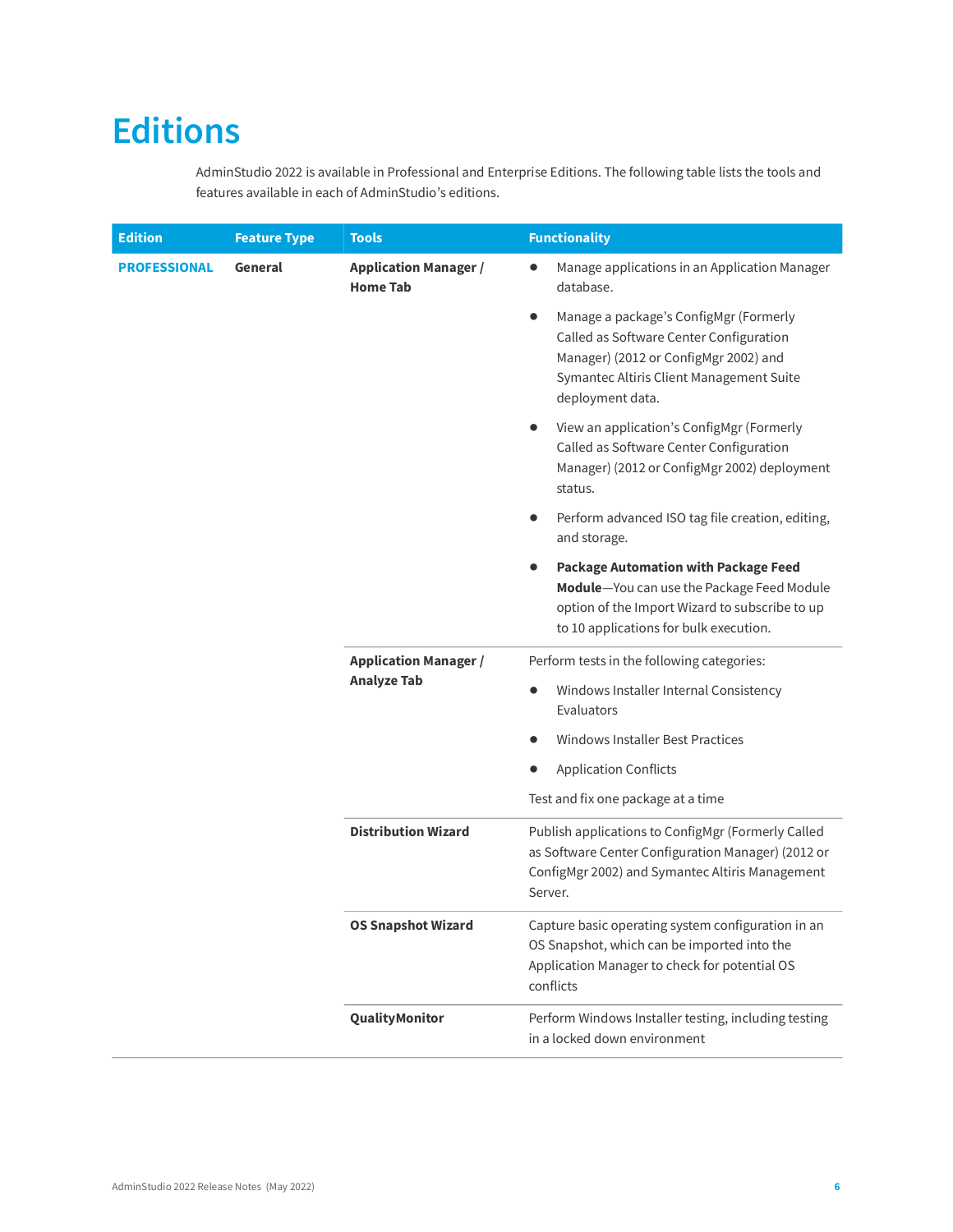| <b>Edition</b>                     | <b>Feature Type</b>    | <b>Tools</b>                                                                                                 | <b>Functionality</b>                                                                                                                                                                      |
|------------------------------------|------------------------|--------------------------------------------------------------------------------------------------------------|-------------------------------------------------------------------------------------------------------------------------------------------------------------------------------------------|
| <b>PROFESSIONAL</b><br>(Continued) | General<br>(Continued) | <b>Automated Application</b><br><b>Converter</b><br>(Single Application Version)<br><b>Conversion Wizard</b> | Automatically repackage a legacy package (.exe)<br>into a Windows Installer package (.msi)<br>Repackage one package at a time                                                             |
|                                    |                        | (Single Application Version)                                                                                 |                                                                                                                                                                                           |
|                                    |                        | <b>Test on Virtual Machine</b><br>Wizard                                                                     | Automatically launch a specified virtual machine<br>and install a selected Windows Installer (.msi), App-<br>V package (.appv), or installation executable (.exe)<br>package for testing. |
|                                    |                        | Repackager                                                                                                   | Repackage applications into Windows Installer<br>format                                                                                                                                   |
|                                    |                        |                                                                                                              | Perform basic ISO tagging, including creation of tag<br>files                                                                                                                             |
|                                    |                        | <b>Packager Distribution</b><br><b>Wizard</b>                                                                | Prepare packages for distribution                                                                                                                                                         |
|                                    |                        | <b>InstallShield 2021 R2</b><br>(Professional Edition)                                                       | Customize Windows Installer packages by either<br>directly editing them or by creating transforms                                                                                         |
|                                    |                        | <b>Tuner</b>                                                                                                 | Customize Windows Installer packages by creating<br>transforms                                                                                                                            |
|                                    |                        | <b>Application Isolation</b><br><b>Wizard</b>                                                                | Resolve component versioning conflicts                                                                                                                                                    |
|                                    | <b>Application</b>     | Enhancements to<br><b>Application Manager /</b><br><b>Home Tab</b>                                           | Import virtual packages into Application Manager                                                                                                                                          |
|                                    | Virtualization         |                                                                                                              | View virtual package data in Application Manager                                                                                                                                          |
|                                    |                        |                                                                                                              | Manage ConfigMgr (Formerly Called as Software<br>Center Configuration Manager) (2012 or ConfigMgr<br>2002) deployment data for App-V 4.x and 5.1<br>packages                              |
|                                    |                        |                                                                                                              | Manage Citrix XenApp Server deployment data for<br>Citrix XenApp profiles and App-V 4.x packages                                                                                          |
|                                    |                        |                                                                                                              | Manage Symantec Altiris Client Management Suite<br>deployment data for Symantec Workspace and<br>VMware ThinApp packages                                                                  |
|                                    |                        |                                                                                                              | Manage App-V Server deployment data for App-V 4.x<br>and 5.1 packages                                                                                                                     |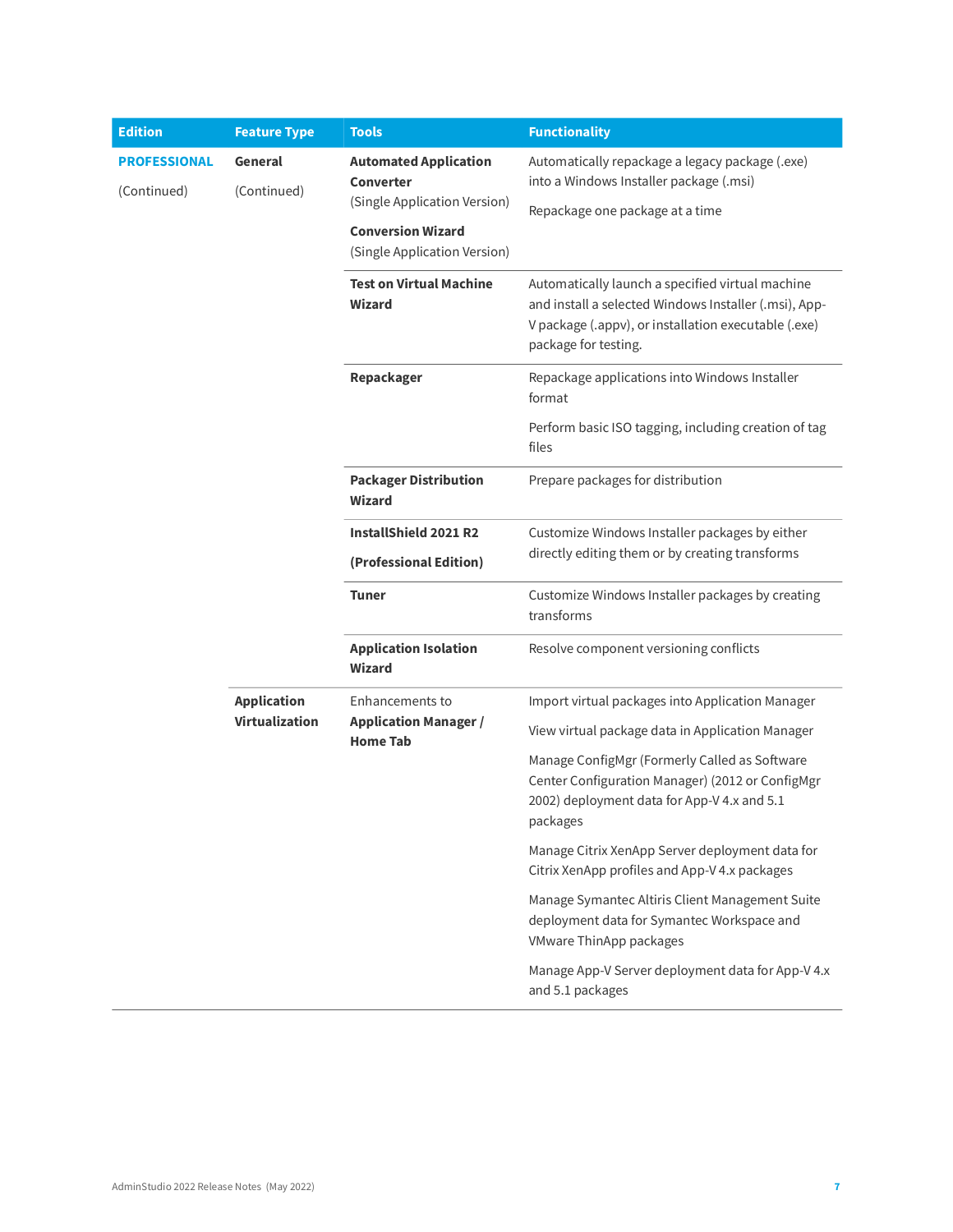| <b>Edition</b>                     | <b>Feature Type</b>                                        | <b>Tools</b>                                           | <b>Functionality</b>                                                                                                                                                              |                                                                         |
|------------------------------------|------------------------------------------------------------|--------------------------------------------------------|-----------------------------------------------------------------------------------------------------------------------------------------------------------------------------------|-------------------------------------------------------------------------|
| <b>PROFESSIONAL</b><br>(Continued) | <b>Application</b><br><b>Virtualization</b><br>(Continued) | <b>Enhancements to</b><br><b>Application Manager /</b> | Test packages for compatibility to be virtualized to<br>App-V, ThinApp, and XenApp formats                                                                                        |                                                                         |
|                                    |                                                            | <b>Analyze Tab</b>                                     | Test App-V packages for best practices                                                                                                                                            |                                                                         |
|                                    |                                                            |                                                        | Test App-V packages for conflicts with other<br>packages                                                                                                                          |                                                                         |
|                                    |                                                            | Enhancements to<br><b>Distribution Wizard</b>          | Publish applications containing App-V 4.x and 5.1<br>packages to Microsoft App-V Server                                                                                           |                                                                         |
|                                    |                                                            |                                                        | Publish applications containing App-V packages to<br>ConfigMgr (Formerly Called as Software Center<br>Configuration Manager) (2012 or ConfigMgr 2002)<br>and Citrix XenApp Server |                                                                         |
|                                    |                                                            |                                                        | Publish applications containing Citrix XenApp<br>profiles and App-V 4.x packages to Citrix XenApp<br>Server                                                                       |                                                                         |
|                                    |                                                            |                                                        | Publish applications containing Symantec<br>Workspace and VMware ThinApp packages to<br>Symantec Altiris Client Management Suite Server                                           |                                                                         |
|                                    |                                                            |                                                        | <b>Automated Application</b><br>Converter                                                                                                                                         | Convert a package to a virtual application in the<br>following formats: |
|                                    |                                                            | (Single Application<br><b>Version</b> )                | Microsoft App-V $(4.x$ and 5.1)                                                                                                                                                   |                                                                         |
|                                    |                                                            |                                                        | Citrix XenApp                                                                                                                                                                     |                                                                         |
|                                    |                                                            | <b>Conversion Wizard</b>                               | VMware ThinApp (4.x and 5.x)                                                                                                                                                      |                                                                         |
|                                    |                                                            | (Single Application<br><b>Version</b>                  | Convert one package at a time                                                                                                                                                     |                                                                         |
|                                    |                                                            | <b>Virtual Package Editor</b>                          | Edit App-V packages                                                                                                                                                               |                                                                         |
|                                    |                                                            | <b>MSIX Editor</b>                                     | Edit MSIX packages                                                                                                                                                                |                                                                         |
|                                    |                                                            | <b>Microsoft App-V Assistant</b>                       | Create a customized virtual package from an                                                                                                                                       |                                                                         |
|                                    |                                                            | <b>ThinApp Assistant</b>                               | InstallShield project                                                                                                                                                             |                                                                         |
|                                    |                                                            |                                                        | <b>Citrix Assistant</b>                                                                                                                                                           |                                                                         |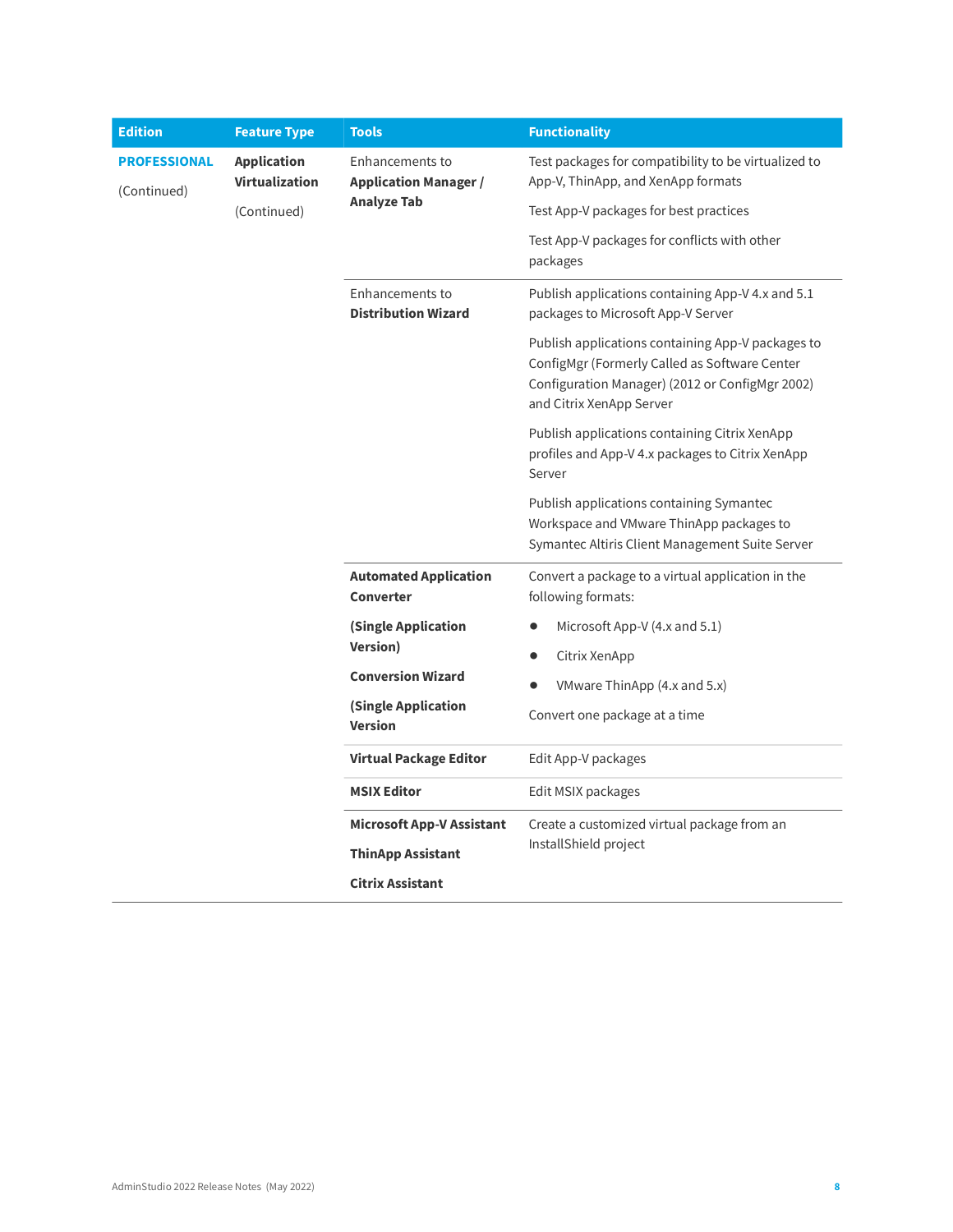| <b>Edition</b>                     | <b>Feature Type</b>                                   | <b>Tools</b>                                                       | <b>Functionality</b>                                                                                                                                                                                                                                                            |
|------------------------------------|-------------------------------------------------------|--------------------------------------------------------------------|---------------------------------------------------------------------------------------------------------------------------------------------------------------------------------------------------------------------------------------------------------------------------------|
| <b>PROFESSIONAL</b><br>(Continued) | <b>Application</b><br>Compatibility<br><b>Testing</b> | Enhancements to<br><b>Application Manager /</b>                    | Test packages for compatibility with the following<br>operating systems:                                                                                                                                                                                                        |
|                                    |                                                       | <b>Analyze Tab</b>                                                 | Windows 8.1 (32-bit and 64-bit)                                                                                                                                                                                                                                                 |
|                                    |                                                       |                                                                    | Windows 10 1909 (32 bit and 64 bit)<br>$\bullet$                                                                                                                                                                                                                                |
|                                    |                                                       |                                                                    | Windows 10 1809 (and 2019 LTSC) (32 bit and<br>$\bullet$<br>64 bit)                                                                                                                                                                                                             |
|                                    |                                                       |                                                                    | Windows 10 2004 (32 bit and 64 bit)<br>$\bullet$                                                                                                                                                                                                                                |
|                                    |                                                       |                                                                    | Windows 10 20H2 (32 bit and 64 bit)<br>$\bullet$                                                                                                                                                                                                                                |
|                                    |                                                       |                                                                    | Windows 10 21H1 (32 bit and 64 bit)<br>$\bullet$                                                                                                                                                                                                                                |
|                                    |                                                       |                                                                    | Windows 10 21H2 (32 bit and 64 bit)<br>$\bullet$                                                                                                                                                                                                                                |
|                                    |                                                       |                                                                    | Windows 11 (64 bit)<br>$\bullet$                                                                                                                                                                                                                                                |
|                                    |                                                       |                                                                    | Windows Server 2008 R2<br>$\bullet$                                                                                                                                                                                                                                             |
|                                    |                                                       |                                                                    | Windows Server 2012 and 2012 R2<br>$\bullet$                                                                                                                                                                                                                                    |
|                                    |                                                       |                                                                    | Windows Server 2016                                                                                                                                                                                                                                                             |
|                                    |                                                       |                                                                    | Windows Server 2019                                                                                                                                                                                                                                                             |
|                                    |                                                       |                                                                    | On the Operating System Compatibility tab of the<br>Analyze Deployment Type View, you can see<br>detailed data for only the last package tested; for all<br>other packages in the Application Manager, this tab<br>is blank (even if the package has been previously<br>tested) |
|                                    |                                                       |                                                                    | Ability to display Microsoft Application<br>Compatibility Toolkit (ACT) database test results on<br>ACT Summary tab of the Analyze Deployment<br><b>Type View</b>                                                                                                               |
|                                    | <b>Mobile App and</b><br>macOS Support                | Enhancements to<br><b>Application Manager /</b><br><b>Home Tab</b> | Import of the following macOS desktop<br>$\bullet$<br>applications into the Application Manager:                                                                                                                                                                                |
|                                    |                                                       |                                                                    | Apple installer package (.pkg file)<br>$\bullet$                                                                                                                                                                                                                                |
|                                    |                                                       |                                                                    | Apple disk image (.dmg file)                                                                                                                                                                                                                                                    |
|                                    |                                                       |                                                                    | Mac App Store app (public store link)                                                                                                                                                                                                                                           |
|                                    |                                                       |                                                                    | Import of the following mobile app formats into<br>$\bullet$<br>the Application Manager:                                                                                                                                                                                        |
|                                    |                                                       |                                                                    | Apple iOS mobile apps (local and public<br>$\bullet$<br>store link)                                                                                                                                                                                                             |
|                                    |                                                       |                                                                    | Google Android mobile apps (local and<br>public store link)                                                                                                                                                                                                                     |
|                                    |                                                       |                                                                    |                                                                                                                                                                                                                                                                                 |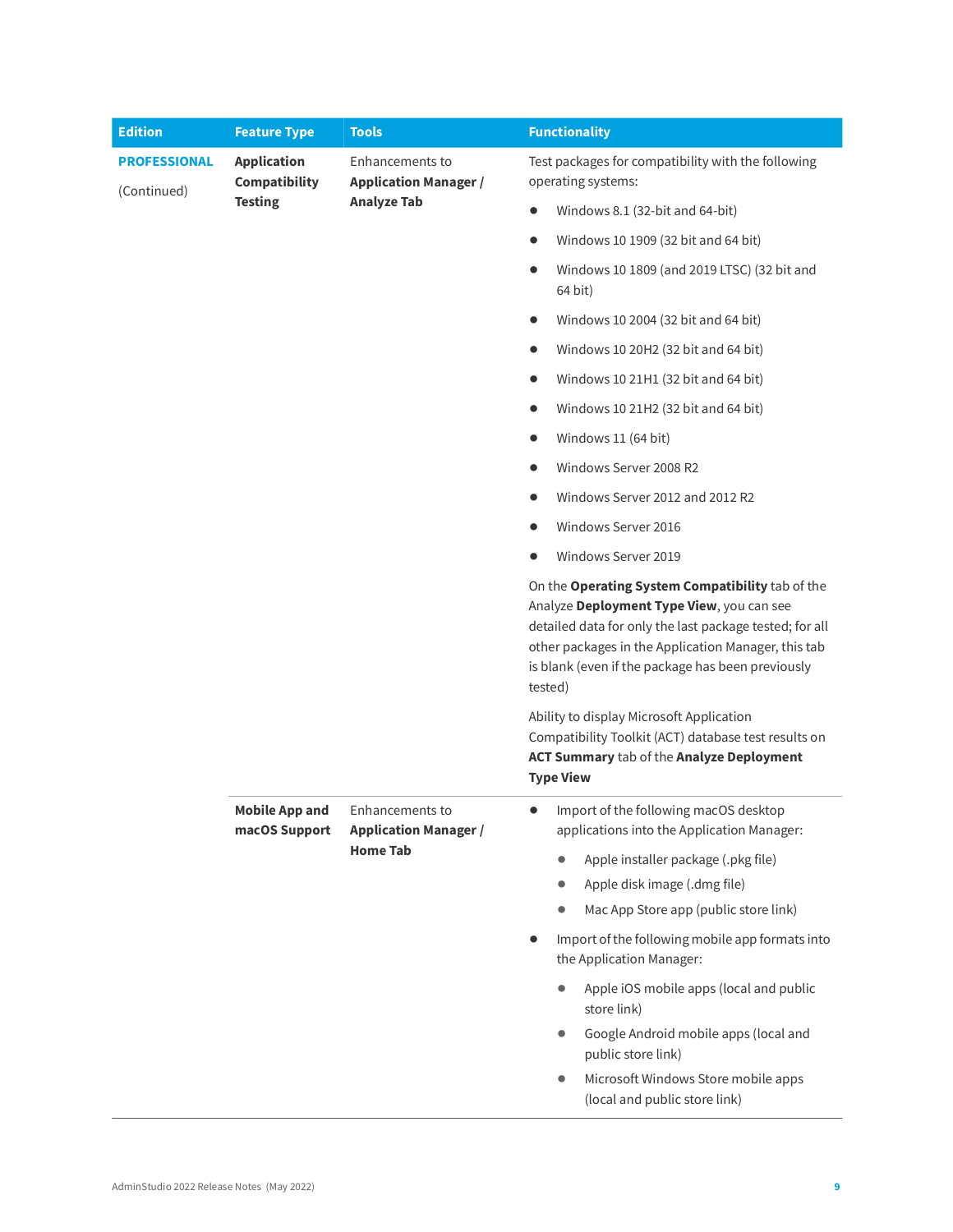| <b>Edition</b>                     | <b>Feature Type</b>                                   | <b>Tools</b>                                                                      |           | <b>Functionality</b>                                                                                                                                  |
|------------------------------------|-------------------------------------------------------|-----------------------------------------------------------------------------------|-----------|-------------------------------------------------------------------------------------------------------------------------------------------------------|
| <b>PROFESSIONAL</b><br>(Continued) | <b>Mobile App and</b><br>macOS Support<br>(Continued) | Enhancements to<br><b>Application Manager /</b><br><b>Home Tab</b><br>(Continued) | $\bullet$ | Ability to import iOS Enterprise Policy<br>Configuration files, view their settings, and<br>determine the policy compatibility of iOS<br>mobile apps. |
|                                    |                                                       |                                                                                   | $\bullet$ | Ability to view iOS and Android mobile app<br>reporting on feature use, device compatibility,<br>and OS compatibility.                                |
|                                    |                                                       |                                                                                   | $\bullet$ | Ability to customize Apple Installer Package<br>PKG installer settings                                                                                |
|                                    |                                                       |                                                                                   | $\bullet$ | Ability to view deployment data for Windows<br>Store mobile apps, including detection<br>methods and framework customizations                         |
|                                    |                                                       |                                                                                   | $\bullet$ | Ability to manage AirWatch Server deployment<br>data for both Apple iOS and Google Android<br>mobile apps (local and public store link)               |
|                                    |                                                       |                                                                                   | $\bullet$ | Ability to view and modify Casper deployment<br>settings for macOS desktop applications                                                               |
|                                    |                                                       | Enhancements to                                                                   | $\bullet$ | Test Apple iOS mobile apps for best practices                                                                                                         |
|                                    |                                                       | <b>Application Manager /</b><br><b>Analyze Tab</b>                                | $\bullet$ | Test Apple iOS, Microsoft Windows, and Google<br>Android mobile apps for risk assessment                                                              |
|                                    |                                                       |                                                                                   | $\bullet$ | Test Apple iOS, Microsoft Windows, and Google<br>Android mobile apps for operating system<br>compatibility                                            |
|                                    |                                                       |                                                                                   | $\bullet$ | Test macOS desktop applications (.pkg, .dmg,<br>and Mac App Store apps) for operating system<br>compatibility and best practices                      |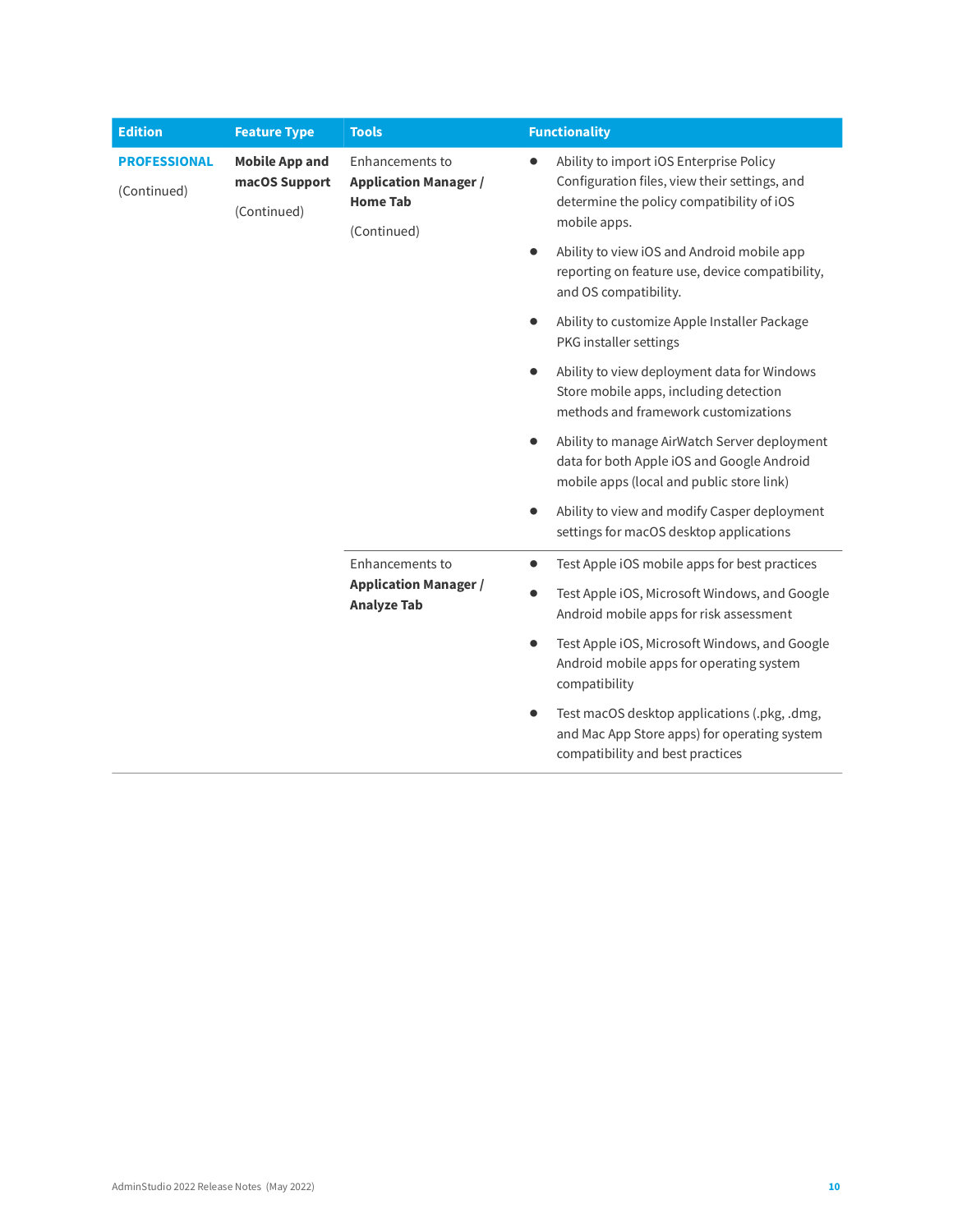| <b>Edition</b>                     | <b>Feature Type</b>                                   | <b>Tools</b>                                  | <b>Functionality</b>                                                                                                                                                                                             |
|------------------------------------|-------------------------------------------------------|-----------------------------------------------|------------------------------------------------------------------------------------------------------------------------------------------------------------------------------------------------------------------|
| <b>PROFESSIONAL</b><br>(Continued) | <b>Mobile App and</b><br>macOS Support<br>(Continued) | Enhancements to<br><b>Distribution Wizard</b> | Ability to publish applications containing the<br>following mobile app formats to ConfigMgr<br>(Formerly Called as Software Center Configuration<br>Manager) (2012 R2 or ConfigMgr 2002) and AirWatch<br>Server: |
|                                    |                                                       |                                               | Apple iOS mobile apps (local and public store<br>$\{link\}$                                                                                                                                                      |
|                                    |                                                       |                                               | Google Android mobile apps (local and public<br>store link)                                                                                                                                                      |
|                                    |                                                       |                                               | Ability to publish applications containing the<br>following mobile app format to ConfigMgr (Formerly<br>Called as Software Center Configuration Manager)<br>(2012 R2 or ConfigMgr 2002):                         |
|                                    |                                                       |                                               | Windows Store (local and public store link)                                                                                                                                                                      |
|                                    |                                                       |                                               |                                                                                                                                                                                                                  |
|                                    |                                                       |                                               | Ability to publish applications containing the<br>following package formats to JAMF Casper Suite:                                                                                                                |
|                                    |                                                       |                                               | Mac App Store app (public store link)                                                                                                                                                                            |
|                                    |                                                       |                                               | Apple installer package (.pkg file)                                                                                                                                                                              |
|                                    |                                                       |                                               | Apple disk image (.dmg file)                                                                                                                                                                                     |
|                                    |                                                       |                                               |                                                                                                                                                                                                                  |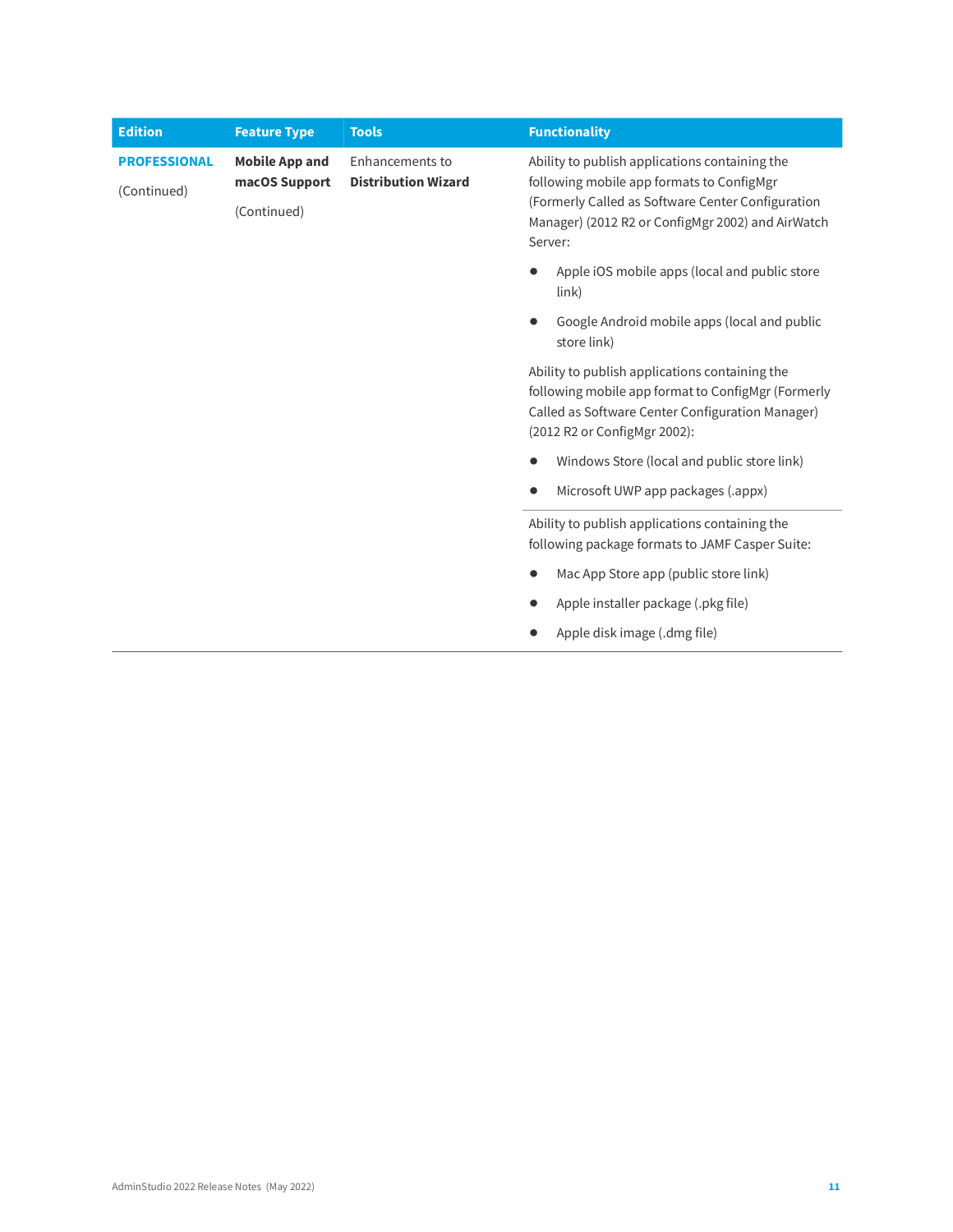| <b>Edition</b>    | <b>Feature Type</b>                  | <b>Tools</b>                                                                          | <b>Functionality</b>                                                                                                                                                                                   |
|-------------------|--------------------------------------|---------------------------------------------------------------------------------------|--------------------------------------------------------------------------------------------------------------------------------------------------------------------------------------------------------|
| <b>ENTERPRISE</b> |                                      | Same as Professional Edition, plus:                                                   |                                                                                                                                                                                                        |
|                   | General                              | InstallShield 2021 R2<br>(Premier Edition instead of<br>Professional Edition)         | Advanced customization of Windows Installer<br>packages by either directly editing them or by<br>creating transforms                                                                                   |
|                   |                                      | Enhancements to<br><b>Application Catalog /</b><br><b>Home Tab</b>                    | <b>Package Automation with Package Feed</b><br>Module-You can use the Package Feed Module<br>option of the Import Wizard to subscribe to an<br>unlimited number of applications for bulk<br>execution. |
|                   |                                      | <b>Application Manager /</b><br><b>Reports Tab</b>                                    | Advanced reports including detailed summary and<br>dashboard reports on Analyze test results, package<br>data, and deployment information                                                              |
|                   |                                      | <b>Platform API</b>                                                                   | Use to integrate your existing .NET applications or<br>scripting environments like Microsoft PowerShell<br>with AdminStudio                                                                            |
|                   |                                      | <b>Software Repository</b>                                                            | Secure storage system for AdminStudio package<br>data, including version management                                                                                                                    |
|                   |                                      | <b>Reports (Web Tool)</b>                                                             | Generate reports on packages stored in the<br>Application Manager, including reports using<br>custom SQL queries                                                                                       |
|                   |                                      | <b>Security Console</b><br>(Web Tool)                                                 | Manage AdminStudio user accounts and directory<br>services                                                                                                                                             |
|                   |                                      |                                                                                       | Manage AdminStudio roles and permissions                                                                                                                                                               |
|                   |                                      | <b>Automated Application</b><br><b>Converter</b> (Multiple                            | Automatically repackage legacy packages (.exe) into<br>Windows Installer packages (.msi)                                                                                                               |
|                   |                                      | Application Version)<br><b>Conversion Wizard</b><br>(Multiple Application<br>Version) | Ability to perform automated repackaging of<br>multiple packages at a time                                                                                                                             |
|                   | <b>Application</b><br>Virtualization | <b>Automated Application</b><br><b>Converter</b> (Multiple<br>Application Version)    | Ability to perform automated conversion of multiple<br>packages at a time                                                                                                                              |
|                   |                                      | <b>Conversion Wizard</b><br>(Multiple Application<br>Version)                         |                                                                                                                                                                                                        |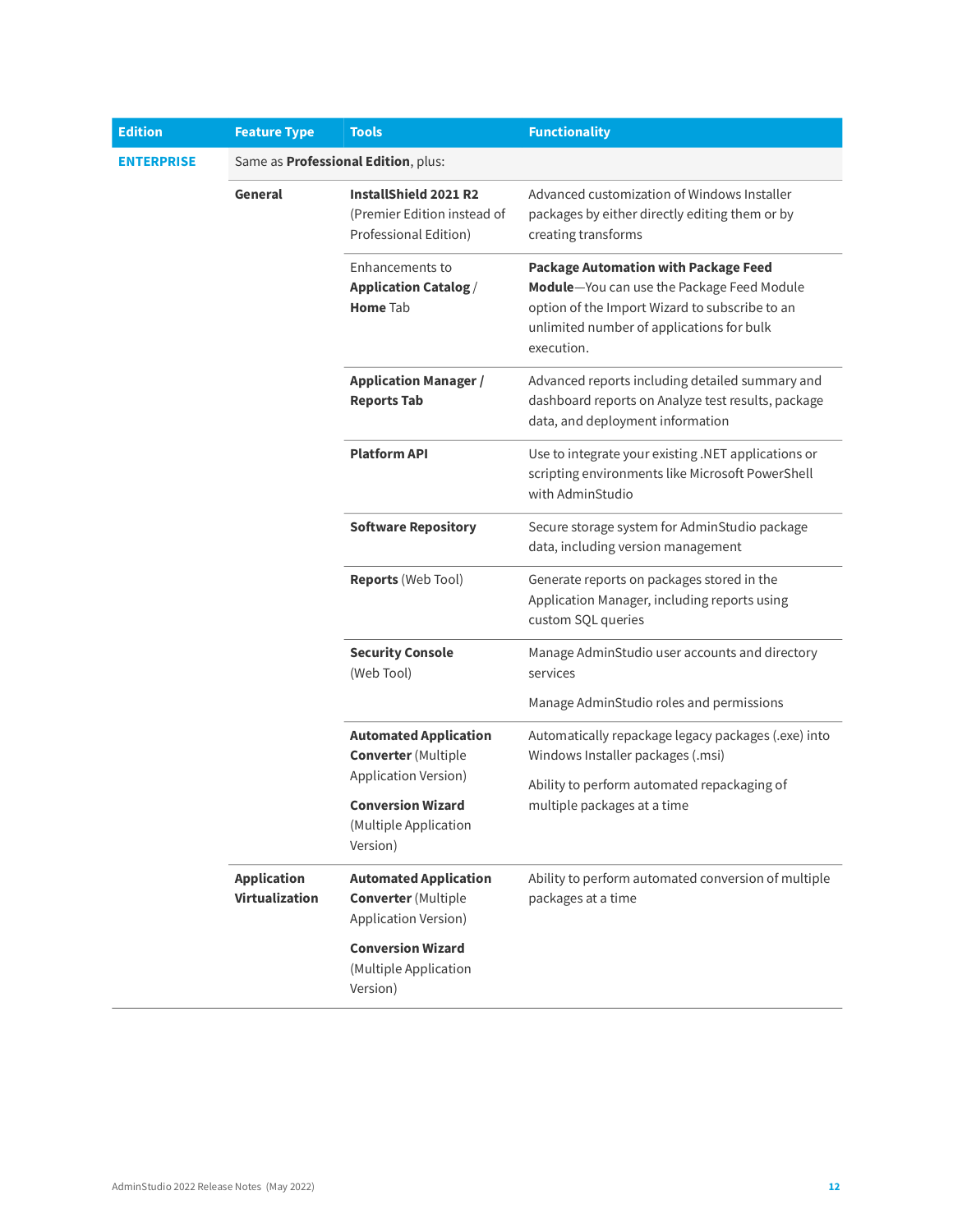| <b>Edition</b>                   | <b>Feature Type</b>                                   | <b>Tools</b>                                                          | <b>Functionality</b>                                                                                                                                                                                    |
|----------------------------------|-------------------------------------------------------|-----------------------------------------------------------------------|---------------------------------------------------------------------------------------------------------------------------------------------------------------------------------------------------------|
| <b>ENTERPRISE</b><br>(Continued) | <b>Application</b><br><b>Virtualization</b>           | Enhancements to<br><b>Application Manager /</b><br><b>Reports</b>     | Includes the Application Virtualization Compatibility<br>Dashboard report                                                                                                                               |
|                                  | (Continued)                                           |                                                                       | The Application Readiness Dashboard includes an<br>Application Virtualization Compatibility summary<br>chart and App-V Best Practices and App-V Conflicts<br>test results summary charts.               |
|                                  | <b>Application</b><br>Compatibility<br><b>Testing</b> | Enhancements to<br><b>Application Manager /</b><br><b>Analyze Tab</b> | Ability to test and fix multiple packages or groups of<br>packages simultaneously                                                                                                                       |
|                                  |                                                       |                                                                       | Ability to view package-level test details for<br>Operating System Compatibility and Browser<br><b>Compatibility</b> tests for all packages in the<br>Application Manager, not just the last one tested |
|                                  |                                                       |                                                                       | Import of web applications and web deploy<br>packages into the Application Manager                                                                                                                      |
|                                  |                                                       |                                                                       | Test web applications for compatibility with the<br>following browsers:                                                                                                                                 |
|                                  |                                                       |                                                                       | Internet Explorer 11                                                                                                                                                                                    |
|                                  |                                                       |                                                                       | Microsoft Edge                                                                                                                                                                                          |
|                                  |                                                       |                                                                       | Test web deploy packages for compatibility with the<br>following platforms:                                                                                                                             |
|                                  |                                                       |                                                                       | Windows Server 2012 R2                                                                                                                                                                                  |
|                                  |                                                       |                                                                       | Windows Server 2016<br>$\bullet$                                                                                                                                                                        |
|                                  |                                                       |                                                                       | Windows Server 2019                                                                                                                                                                                     |
|                                  |                                                       |                                                                       | Microsoft Azure Application Services                                                                                                                                                                    |
|                                  |                                                       |                                                                       | Test web deploy packages for best practices.                                                                                                                                                            |
|                                  |                                                       |                                                                       | Test web deploy packages for browser<br>compatibility.                                                                                                                                                  |
|                                  |                                                       | Enhancements to<br><b>Application Manager /</b><br><b>Reports</b>     | Display of Microsoft ACT database test results on the<br>Reports tab                                                                                                                                    |
|                                  |                                                       | <b>Enhancements to Platform</b><br><b>API</b>                         | Ability to use the Test-ASPackage and Resolve-<br>ASPackage Platform API commands to perform<br>batch package testing and issue resolution.                                                             |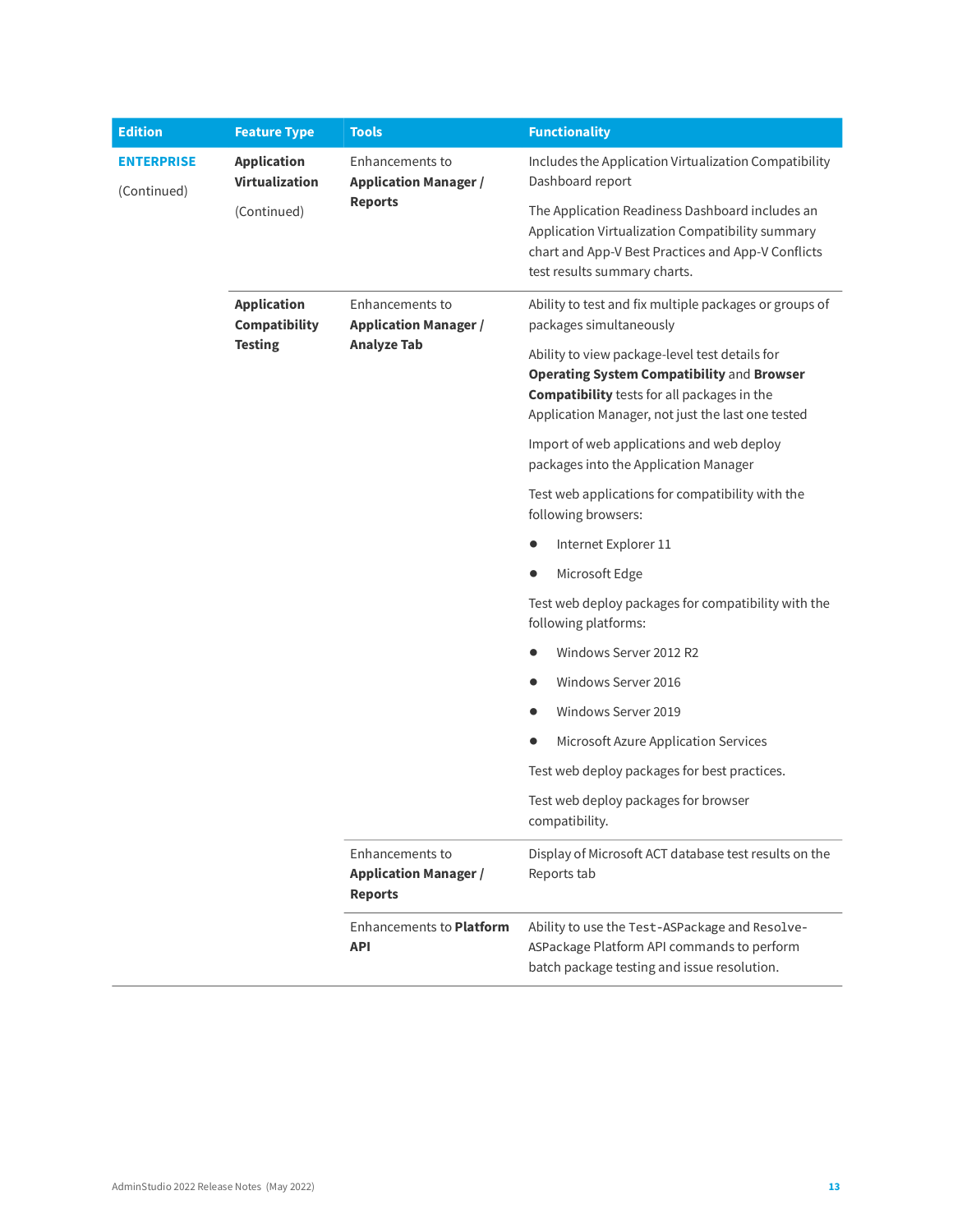# <span id="page-13-0"></span>**System Requirements**

This section lists the requirements for the AdminStudio machine, Application Catalog database server, Web server, and virtual machines.

- **•** [Compatibility Summary](#page-13-1)
- **•** [AdminStudio Machine](#page-19-0)
- **•** [Distribution Systems](#page-20-0)
- **•** [Application Catalog Database Server](#page-21-0)
- **•** [AdminStudio Enterprise Server / Workflow](#page-22-0) Manager Server
- **•** [Automated Application Converter](#page-23-0)

# <span id="page-13-1"></span>**Compatibility Summary**

AdminStudio 2022 R2 supports the following versions of the listed software.

| <b>Category</b>                                    | <b>Item</b>              | <b>Supported Versions</b>                            |
|----------------------------------------------------|--------------------------|------------------------------------------------------|
| <b>Operating System for:</b>                       | <b>Microsoft Windows</b> | Windows 8.1<br>$\bullet$                             |
| <b>AdminStudio</b>                                 |                          | Windows 10 1809 (and 2019 LTSC) (32 bit<br>$\bullet$ |
| <b>Standalone</b>                                  |                          | and 64 bit)                                          |
| Repackager                                         |                          | Windows 10 1909 (32 bit and 64 bit)<br>$\bullet$     |
| <b>Standalone Tuner</b>                            |                          | Windows 10 2004 (32 bit and 64 bit)<br>$\bullet$     |
|                                                    |                          | Windows 10 20H2 (32 bit and 64 bit)<br>$\bullet$     |
|                                                    |                          | Windows 10 21H1 (32 bit and 64 bit)<br>$\bullet$     |
|                                                    |                          | Windows 10 21H2 (32 bit and 64 bit)<br>$\bullet$     |
|                                                    |                          | Windows 11 21H2 (64 bit)<br>$\bullet$                |
|                                                    |                          | Windows Server 2012<br>$\bullet$                     |
|                                                    |                          | Windows Server 2012 R2<br>$\bullet$                  |
|                                                    |                          | Windows Server 2016<br>$\bullet$                     |
|                                                    |                          | Windows Server 2019<br>$\bullet$                     |
| <b>AdminStudio Web Server</b>                      | <b>Microsoft Windows</b> | Windows Server 2008 R2<br>$\bullet$                  |
| <b>Operating System</b><br>(AdminStudio Enterprise | <b>Server</b>            | Windows Server 2012<br>$\bullet$                     |
| Server, AdminStudio                                |                          | Windows Server 2012 R2<br>$\bullet$                  |
| <b>Inventory and</b>                               |                          | Windows Server 2016<br>$\bullet$                     |
| <b>Rationalization, Workflow</b><br>Manager)       |                          | Windows Server 2019                                  |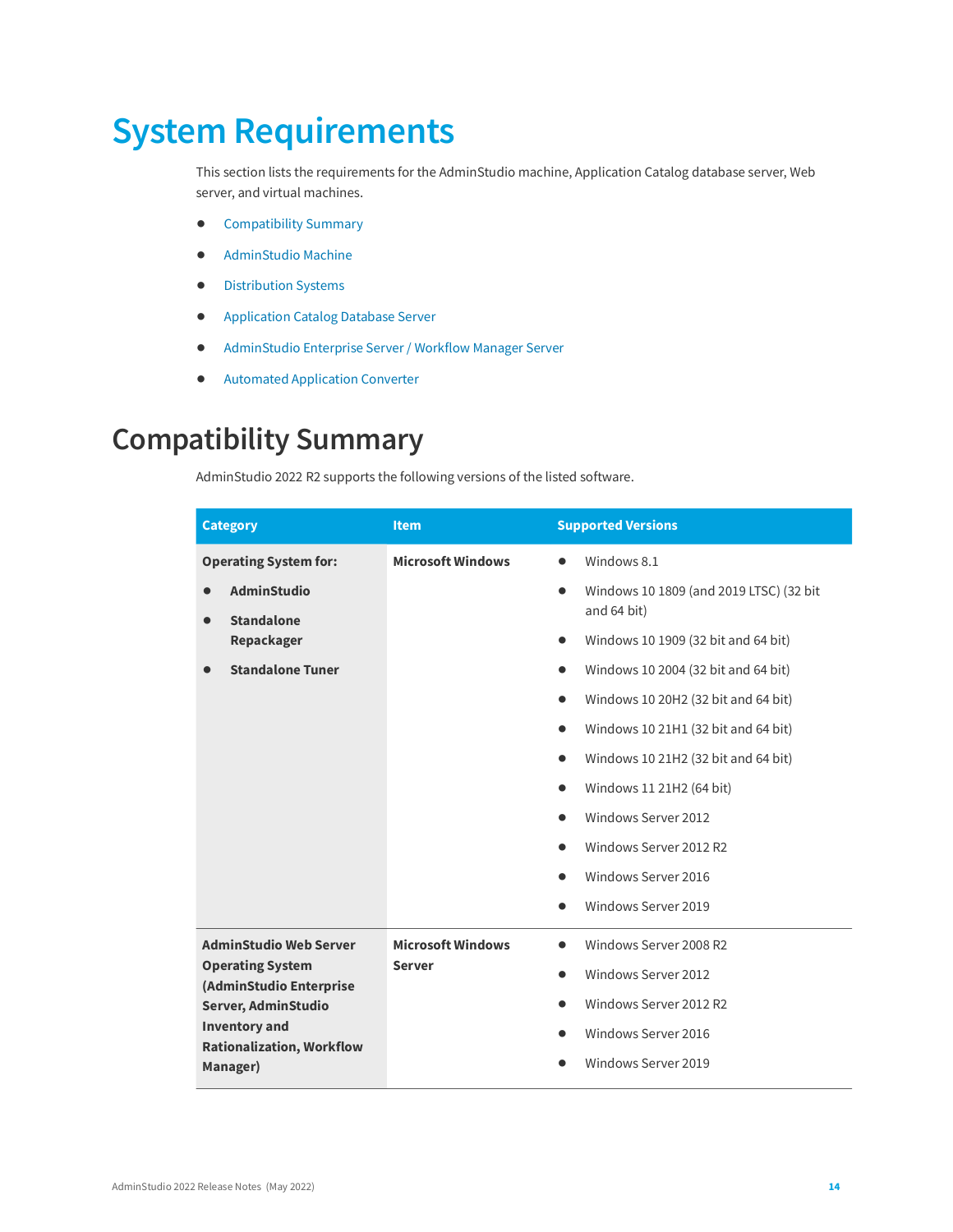| <b>Category</b>                                | <b>Item</b>                                                                                  | <b>Supported Versions</b>                    |
|------------------------------------------------|----------------------------------------------------------------------------------------------|----------------------------------------------|
| <b>Application Catalog</b><br><b>Database</b>  | <b>Microsoft SQL Server</b>                                                                  | 2008 R2<br>2012<br>2016<br>2017<br>2019      |
| <b>Flexera Software Product</b><br>Integration | <b>FlexNet Manager</b><br><b>Platform / FlexNet</b><br><b>Manager Suite</b><br>(On Premises) | 9.2 SP1 or later                             |
|                                                | <b>FlexNet Manager Suite</b><br>(Cloud)                                                      | 2014 or later                                |
|                                                | <b>App Portal</b>                                                                            | 7.5.3 or later                               |
|                                                | <b>Workflow Manager</b>                                                                      | 2015 or later                                |
|                                                | <b>Flexera Service</b><br>Gateway                                                            | 1.0 or later                                 |
| <b>Virtual Machines for</b>                    | <b>VMware Workstation</b>                                                                    | 6.5 or later                                 |
| Virtualization                                 | <b>VMware ESXi</b>                                                                           | VMware ESX/ESXi Server, Version 5.5 or later |
|                                                | <b>VMware vSphere</b>                                                                        | 5.5                                          |
|                                                | Microsoft Hyper-V<br><b>Server</b>                                                           | 2008 R2 or later                             |
| <b>Virtual Formats</b>                         | App-V                                                                                        | App-V 4.5 through 5.1                        |
|                                                | <b>VMware ThinApp</b>                                                                        | 4.x and 5x                                   |
| <b>Microsoft App-V Sequencer</b>               | <b>App-V Sequencer</b>                                                                       | 5.1                                          |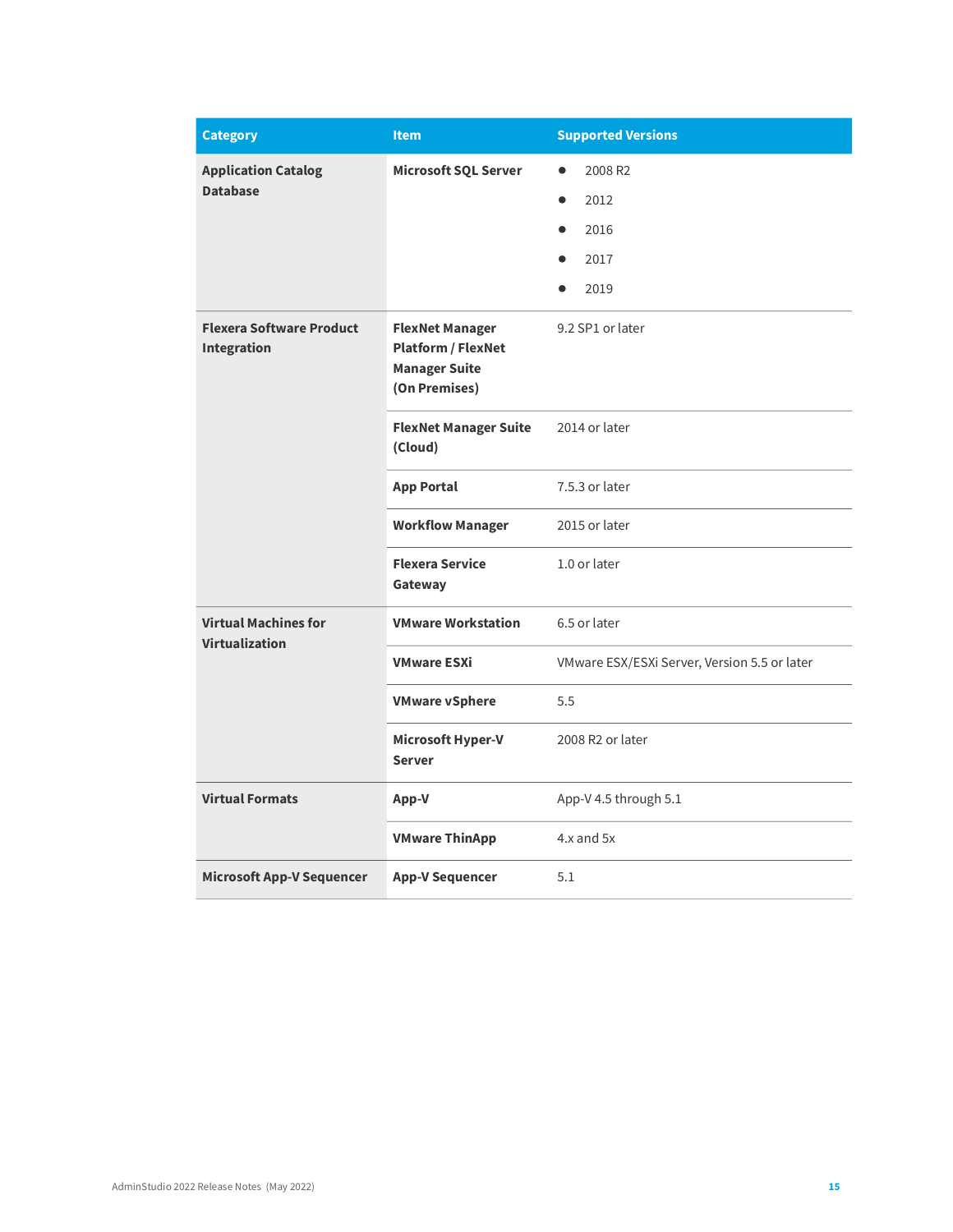| <b>Category</b>                               | <b>Item</b>                                                                                        | <b>Supported Versions</b>                                                                                                            |
|-----------------------------------------------|----------------------------------------------------------------------------------------------------|--------------------------------------------------------------------------------------------------------------------------------------|
| <b>Desktop Distribution</b><br>(Applications) | <b>ConfigMgr (Formerly</b><br><b>Called as Software</b><br><b>Center Configuration</b><br>Manager) | 2007, 2012 R2, 2012 R2 SP1, ConfigMgr 2002,<br>ConfigMgr 2006, ConfigMgr 2010, ConfigMgr<br>2103, ConfigMgr 2107, and ConfigMgr 2111 |
|                                               | <b>Microsoft App-V Server</b>                                                                      | 5.1                                                                                                                                  |
|                                               | <b>Symantec Altiris Client</b><br><b>Management Suite</b>                                          | 7.5                                                                                                                                  |
|                                               | <b>Citrix XenApp Server</b>                                                                        | 6.5                                                                                                                                  |
| <b>Desktop Distribution</b><br>(Packages)     | <b>Novell ZENworks</b><br>Configuration<br><b>Management</b>                                       | 10 and 11                                                                                                                            |
|                                               | <b>LANDESK Management</b><br><b>Suite</b>                                                          | 9                                                                                                                                    |
|                                               | <b>ConfigMgr (Formerly</b><br><b>Called as Software</b><br><b>Center Configuration</b><br>Manager) | 2007, 2012 R2, 2012 R2 SP1, ConfigMgr 2002,<br>ConfigMgr 2006, ConfigMgr 2010, ConfigMgr<br>2103, ConfigMgr 2107, and ConfigMgr 2111 |
|                                               | <b>Altiris Notification</b><br><b>Server</b>                                                       | 6.5                                                                                                                                  |
|                                               | <b>Marimba NCP</b>                                                                                 | 4.7.2                                                                                                                                |
| <b>Mobile Distribution</b>                    | <b>AirWatch Server</b>                                                                             | 6.5                                                                                                                                  |
|                                               | <b>Microsoft App-V Server</b>                                                                      | 5.1                                                                                                                                  |
|                                               | <b>ConfigMgr (Formerly</b><br><b>Called as Software</b><br><b>Center Configuration</b><br>Manager) | 2012 R2, 2012 R2 SP1, ConfigMgr 2002, ConfigMgr<br>2006, ConfigMgr 2010, ConfigMgr 2103,<br>ConfigMgr 2107, and ConfigMgr 2111       |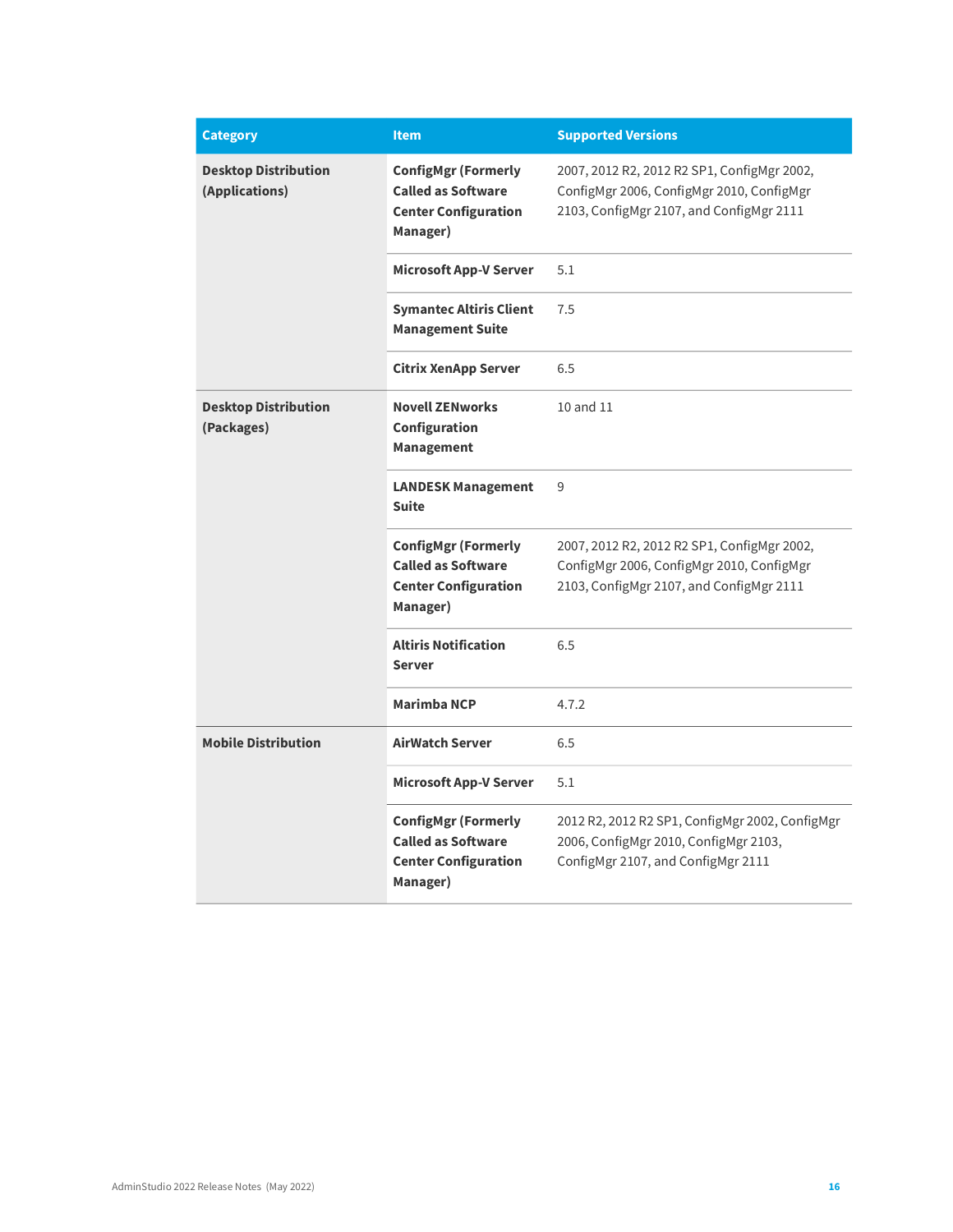| <b>Category</b>                  | Item                  | <b>Supported Versions</b>                                |
|----------------------------------|-----------------------|----------------------------------------------------------|
| <b>Desktop Operating Systems</b> | <b>Windows</b>        | 8.1 (32-bit and 64-bit)<br>$\bullet$                     |
| Supported for compatibility      |                       | 10 1809 (and 2019 LTSC) (32 bit and 64 bit)<br>$\bullet$ |
| testing                          |                       | 10 1909 (32 bit and 64 bit)<br>$\bullet$                 |
|                                  |                       | 10 2004 (32 bit and 64 bit)<br>$\bullet$                 |
|                                  |                       | 10 20H2 (32 bit and 64 bit)                              |
|                                  |                       | 10 21H1 (32 bit and 64 bit)<br>$\bullet$                 |
|                                  |                       | 10 21H2 (32 bit and 64 bit)<br>$\bullet$                 |
|                                  |                       | 11 21H2 (64 bit)<br>$\bullet$                            |
|                                  | <b>Windows Server</b> | 2012<br>$\bullet$                                        |
|                                  |                       | 2016                                                     |
|                                  |                       | 2019                                                     |
|                                  | Mac OS                | 10.11 (El Capitan)<br>$\bullet$                          |
|                                  |                       | 10.12 (Sierra)<br>$\bullet$                              |
| <b>Mobile Operating Systems</b>  | <b>Apple iOS</b>      | 6 (32-bit)<br>$\bullet$                                  |
| Supported for compatibility      |                       | 7 (32-bit and 64-bit)<br>$\bullet$                       |
| testing                          |                       | 8 (32-bit and 64-bit)                                    |
|                                  |                       | 9 (32-bit and 64-bit)                                    |
|                                  |                       | 10 (32-bit and 64-bit)                                   |
|                                  |                       | 11 (64-bit)<br>$\bullet$                                 |
|                                  | <b>Google Android</b> | 4.1 Jelly Bean                                           |
|                                  |                       | 4.2 Jelly Bean                                           |
|                                  |                       | 4.3 Jelly Bean                                           |
|                                  |                       | 4.4 KitKat                                               |
|                                  |                       | 5.0 Lollipop                                             |
|                                  |                       | 6.0 Marshmallow                                          |
|                                  |                       | 7.0 Nougat<br>$\bullet$                                  |
|                                  | <b>Windows Phone</b>  | $8.1\,$<br>$\bullet$                                     |
|                                  |                       | $10\,$                                                   |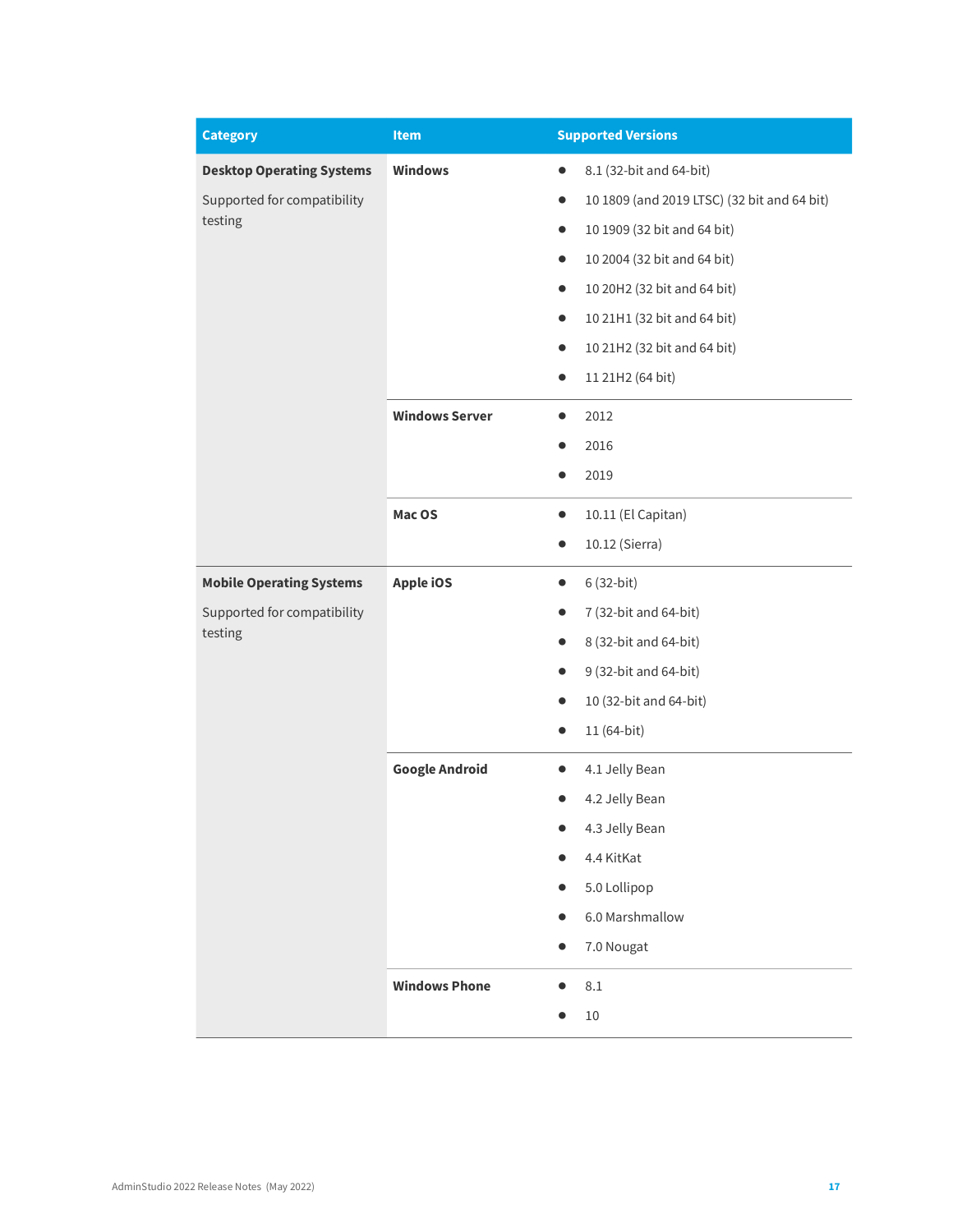| <b>Category</b>                                                              | <b>Item</b>                                  | <b>Supported Versions</b>                |
|------------------------------------------------------------------------------|----------------------------------------------|------------------------------------------|
| <b>Internet Browsers</b><br>Supported for browser                            | <b>Microsoft Internet</b><br><b>Explorer</b> | 11                                       |
| compatibility testing                                                        | <b>Microsoft Edge</b>                        | Current version                          |
| <b>Internet Browsers</b>                                                     | <b>Mozilla Firefox</b>                       | Firefox for Windows 25.0 or later        |
| For viewing AdminStudio<br>Enterprise Server,                                | <b>Google Chrome</b>                         | Chrome for Windows 33.0 or later         |
| AdminStudio Inventory and<br>Rationalization, and<br><b>Workflow Manager</b> | <b>Microsoft Internet</b><br><b>Explorer</b> | Microsoft Internet Explorer 9.0 or later |
|                                                                              | <b>Microsoft Edge</b>                        | Current version                          |
|                                                                              | <b>Apple Safari</b>                          | Safari for Mac OS X and iOS              |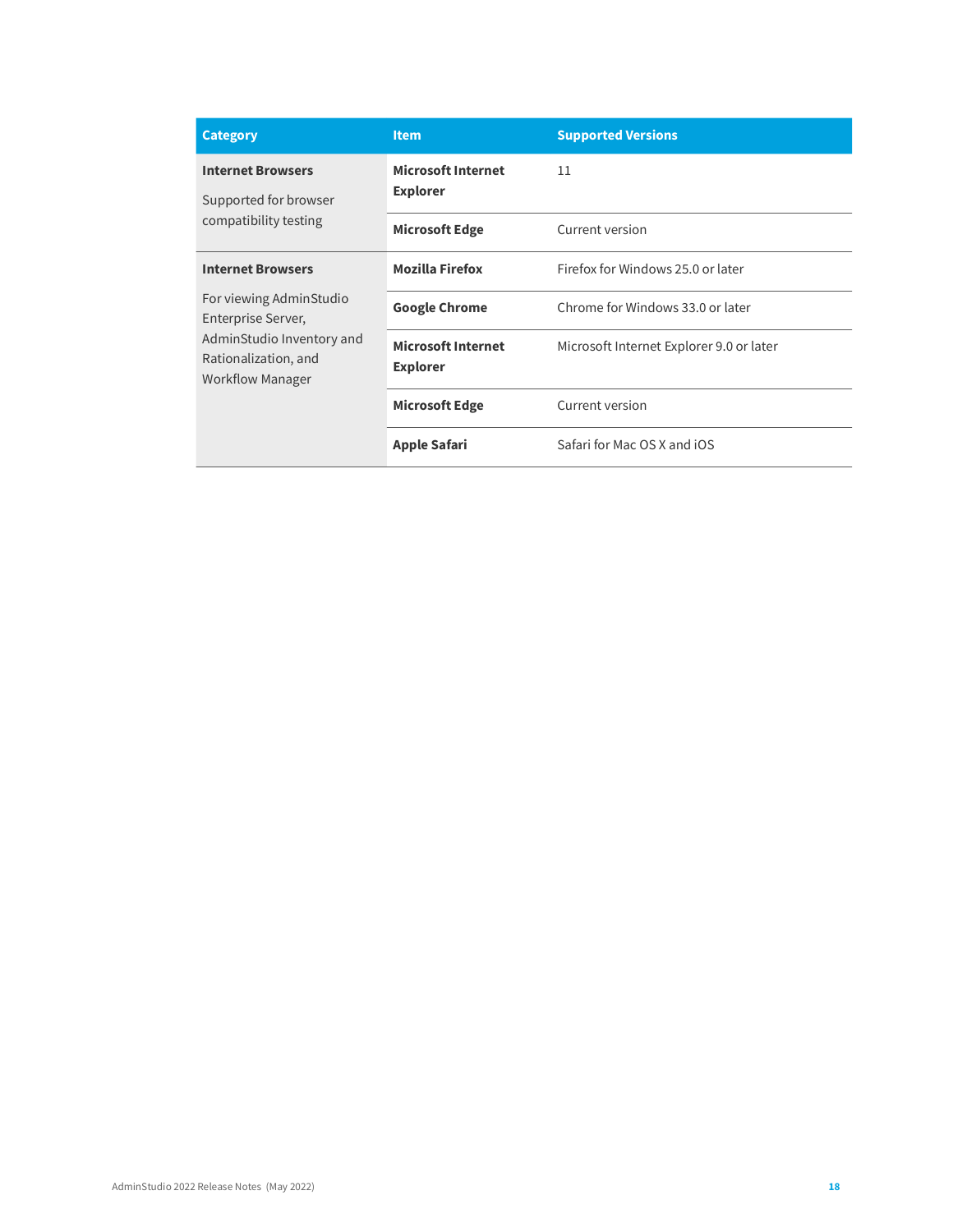| <b>Category</b>                  | <b>Item</b>                                                           | <b>Supported Versions</b>                           |
|----------------------------------|-----------------------------------------------------------------------|-----------------------------------------------------|
| <b>Mobile Devices</b>            | <b>Apple iOS Devices</b>                                              | iPad WiFi                                           |
|                                  |                                                                       | iPad 2 3G and iPad 2 WiFi<br>$\bullet$              |
|                                  |                                                                       | iPad Third Gen and iPad Third Gen 4G<br>$\bullet$   |
|                                  |                                                                       | IPad Fourth Gen and iPad Fourth Gen 4G<br>$\bullet$ |
|                                  |                                                                       | iPad Fifth Gen and iPad Fifth Gen 4G                |
|                                  |                                                                       | iPad Sixth Gen and iPad Sixth Gen LTE<br>$\bullet$  |
|                                  |                                                                       | iPad Pro 9.7, 9.7 LTE<br>$\bullet$                  |
|                                  |                                                                       | iPad Pro 12.9, 12.9 LTE<br>$\bullet$                |
|                                  |                                                                       | iPad Mini<br>$\bullet$                              |
|                                  |                                                                       | iPad Mini 3 and iPad Mini 3LTE                      |
|                                  |                                                                       | iPad Mini 4G                                        |
|                                  |                                                                       | iPad Mini 4 and 4LTE<br>$\bullet$                   |
|                                  |                                                                       | iPad Mini Retina and iPad Mini Retina 4G            |
|                                  |                                                                       | iPhone 4S<br>$\bullet$                              |
|                                  |                                                                       | iPhone 5, iPhone 5c, and iPhone 5s<br>$\bullet$     |
|                                  |                                                                       | iPhone 6 and iPhone 6 Plus                          |
|                                  |                                                                       | iPhone 6s and iPhone 6s Plus                        |
|                                  |                                                                       | iPhone SE<br>$\bullet$                              |
|                                  | <b>Google Android Devices</b>                                         | Samsung Galaxy Grand 2<br>$\bullet$                 |
|                                  |                                                                       | Google Nexus 5, 5X, 6, 6P, 9<br>$\bullet$           |
|                                  |                                                                       | Samsung Galaxy Note 2, 3, 4, 5, 6, 7<br>●           |
|                                  |                                                                       | Samsung Galaxy Note Pro                             |
|                                  |                                                                       | Samsung Galaxy S4, S5, S7                           |
|                                  |                                                                       | Samsung Galaxy Tab S2, 3                            |
|                                  | <b>Windows Phone Devices</b>                                          | Microsoft Lumia535<br>$\bullet$                     |
|                                  |                                                                       | Microsoft Lumia 930<br>$\bullet$                    |
|                                  |                                                                       | Microsoft SurfacePro 3<br>$\bullet$                 |
| <b>API</b>                       | <b>PowerShell</b>                                                     | 4.x                                                 |
| <b>Application Compatibility</b> | <b>Microsoft Application</b><br><b>Compatibility Toolkit</b><br>(ACT) | 5.6                                                 |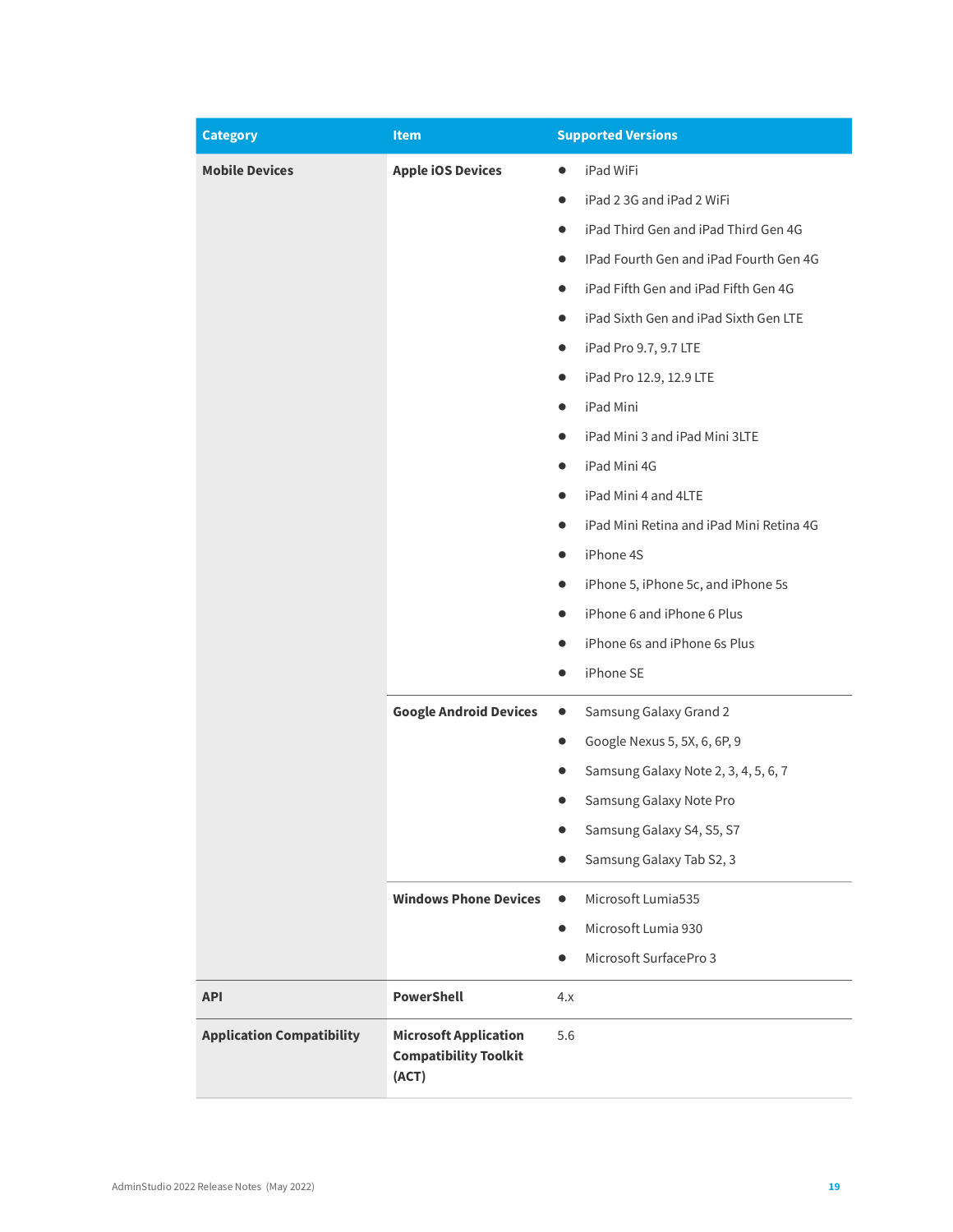# <span id="page-19-0"></span>**AdminStudio Machine**

The following table lists the recommended system configuration for a machine running AdminStudio.

| <b>Item</b>              | <b>Description</b>                                                                                                                                                                                                                                                                              |  |
|--------------------------|-------------------------------------------------------------------------------------------------------------------------------------------------------------------------------------------------------------------------------------------------------------------------------------------------|--|
| <b>Processor</b>         | 32-bit or 64-bit processor at 2 GHz or greater                                                                                                                                                                                                                                                  |  |
|                          |                                                                                                                                                                                                                                                                                                 |  |
|                          | Note • All of the AdminStudio tools run on 64-bit Windows operating systems. To<br>repackage 64-bit applications or create 64-bit App-V packages, install<br>AdminStudio on a 64-bit Windows operating system. It should be minimum of<br>dual core processor.                                  |  |
| <b>RAM</b>               | 8 GB                                                                                                                                                                                                                                                                                            |  |
| <b>Hard Disk</b>         | 4 GB of free space                                                                                                                                                                                                                                                                              |  |
| <b>Display</b>           | Designed for XGA at 1024 x 768 resolution or higher                                                                                                                                                                                                                                             |  |
|                          |                                                                                                                                                                                                                                                                                                 |  |
|                          | Note • For the best user experience, a monitor resolution of 1920 x 1080 or<br>greater is recommended.                                                                                                                                                                                          |  |
| <b>MSXML</b>             | MSXML <sub>6.0</sub>                                                                                                                                                                                                                                                                            |  |
|                          |                                                                                                                                                                                                                                                                                                 |  |
|                          | <b>Note</b> • MSXML is installed by the AdminStudio installer.                                                                                                                                                                                                                                  |  |
| <b>Operating Systems</b> | Windows 8.1                                                                                                                                                                                                                                                                                     |  |
|                          | Windows 10                                                                                                                                                                                                                                                                                      |  |
|                          | Windows 11                                                                                                                                                                                                                                                                                      |  |
|                          | Windows Server 2008 R2                                                                                                                                                                                                                                                                          |  |
|                          | Windows Server 2012, Windows Server 2012 R2, Windows Server 2016                                                                                                                                                                                                                                |  |
|                          | Windows Server 2019                                                                                                                                                                                                                                                                             |  |
|                          | Windows Server 2022                                                                                                                                                                                                                                                                             |  |
|                          |                                                                                                                                                                                                                                                                                                 |  |
|                          | Note • Support for Windows Vista was removed due to a modification made by<br>Microsoft. For more information, see the following articles:                                                                                                                                                      |  |
|                          | An ADO application does not run on down-level operating systems after you<br>recompile it on a computer that is running Windows 7 SP 1 or Windows Server<br>2008 R2 SP 1 or that has KB983246 installed [Microsoft Article 2517589]<br>A Better Solution for the Windows 7 SP1 ADO GUID Changes |  |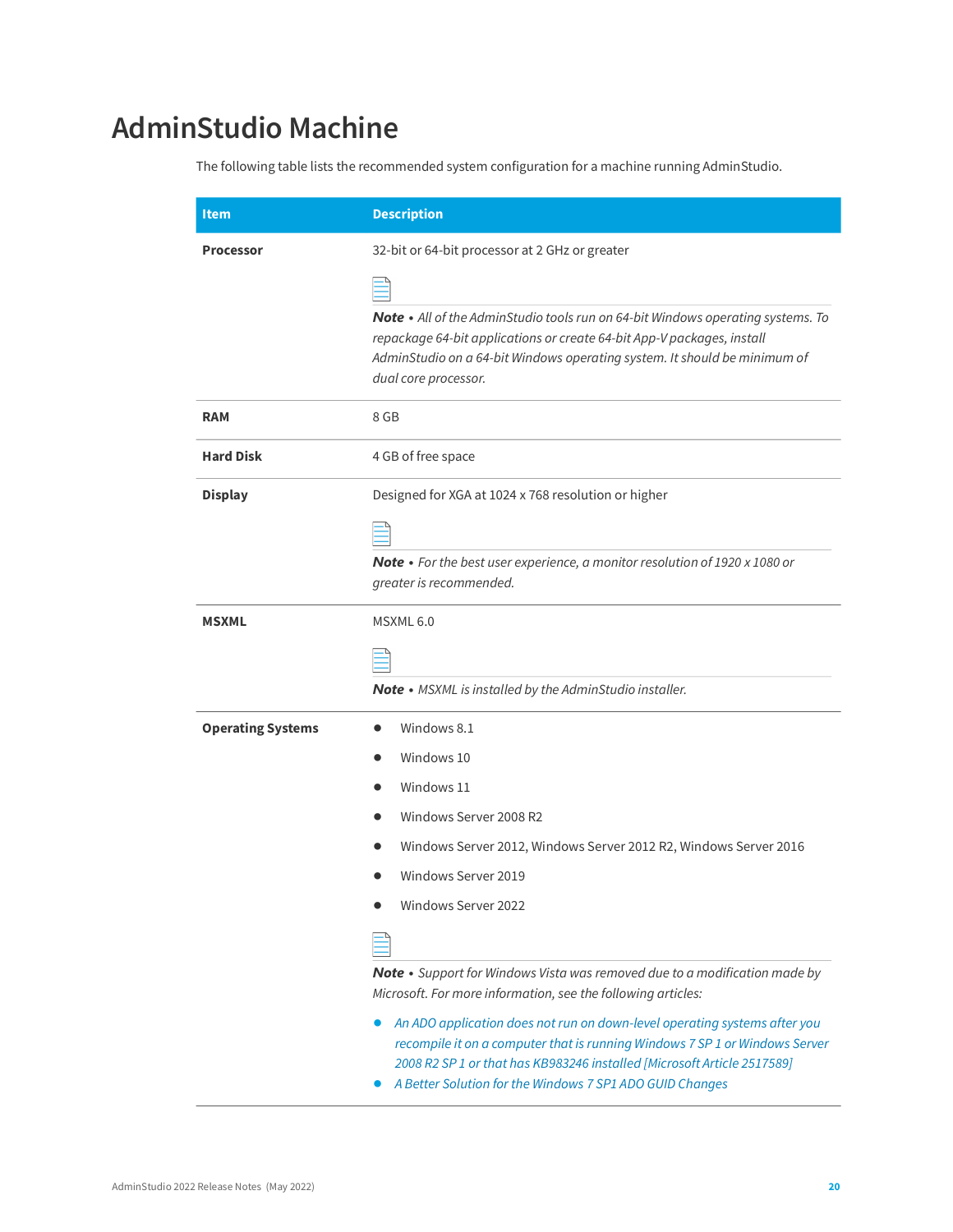| <b>Item</b>          | <b>Description</b>                                                    |
|----------------------|-----------------------------------------------------------------------|
| <b>Browser</b>       | Microsoft Internet Explorer 7.0 or later                              |
| <b>Privileges</b>    | Administrative privileges on the system                               |
| <b>Whitelist URL</b> | The following URL is used to download packages from the package feed. |
|                      | https://dl.csi7.secunia.com                                           |

# <span id="page-20-0"></span>**Distribution Systems**

AdminStudio supports distribution of both applications and packages.

### **Application Distribution**

AdminStudio supports the following distribution systems for the distribution of applications.

| <b>Distribution System</b>                                                               | <b>Support Version(s)</b>                                                                                                                                                                                                                                              |
|------------------------------------------------------------------------------------------|------------------------------------------------------------------------------------------------------------------------------------------------------------------------------------------------------------------------------------------------------------------------|
| <b>ConfigMgr (Formerly Called as</b><br><b>Software Center Configuration</b><br>Manager) | 2007, 2012 R2, 2012 R2 SP1, ConfigMgr 2010, 2103, 2107, and 2111                                                                                                                                                                                                       |
| <b>Symantec Altiris Client</b><br><b>Management Suite</b>                                | 7.5                                                                                                                                                                                                                                                                    |
| <b>JAMF Casper Suite Server</b>                                                          | 9.9                                                                                                                                                                                                                                                                    |
| <b>Citrix XenApp Server</b>                                                              | 6.5                                                                                                                                                                                                                                                                    |
| <b>VMware Workspace ONE Server</b>                                                       | 6.5                                                                                                                                                                                                                                                                    |
| <b>Microsoft App-V Server</b>                                                            | 5.1                                                                                                                                                                                                                                                                    |
|                                                                                          |                                                                                                                                                                                                                                                                        |
|                                                                                          | Note • In order for you to distribute packages to a Microsoft App-V<br>Server, the WinRM service must be running, and the App-V Server must be<br>in the list of trusted hosts. Both of these can be accomplished from<br>PowerShell by running the following command: |
|                                                                                          | set-item wsman:\localhost\Client\TrustedHosts -value<br><machine name=""></machine>                                                                                                                                                                                    |
| <b>Microsoft Intune Server</b>                                                           | 2108                                                                                                                                                                                                                                                                   |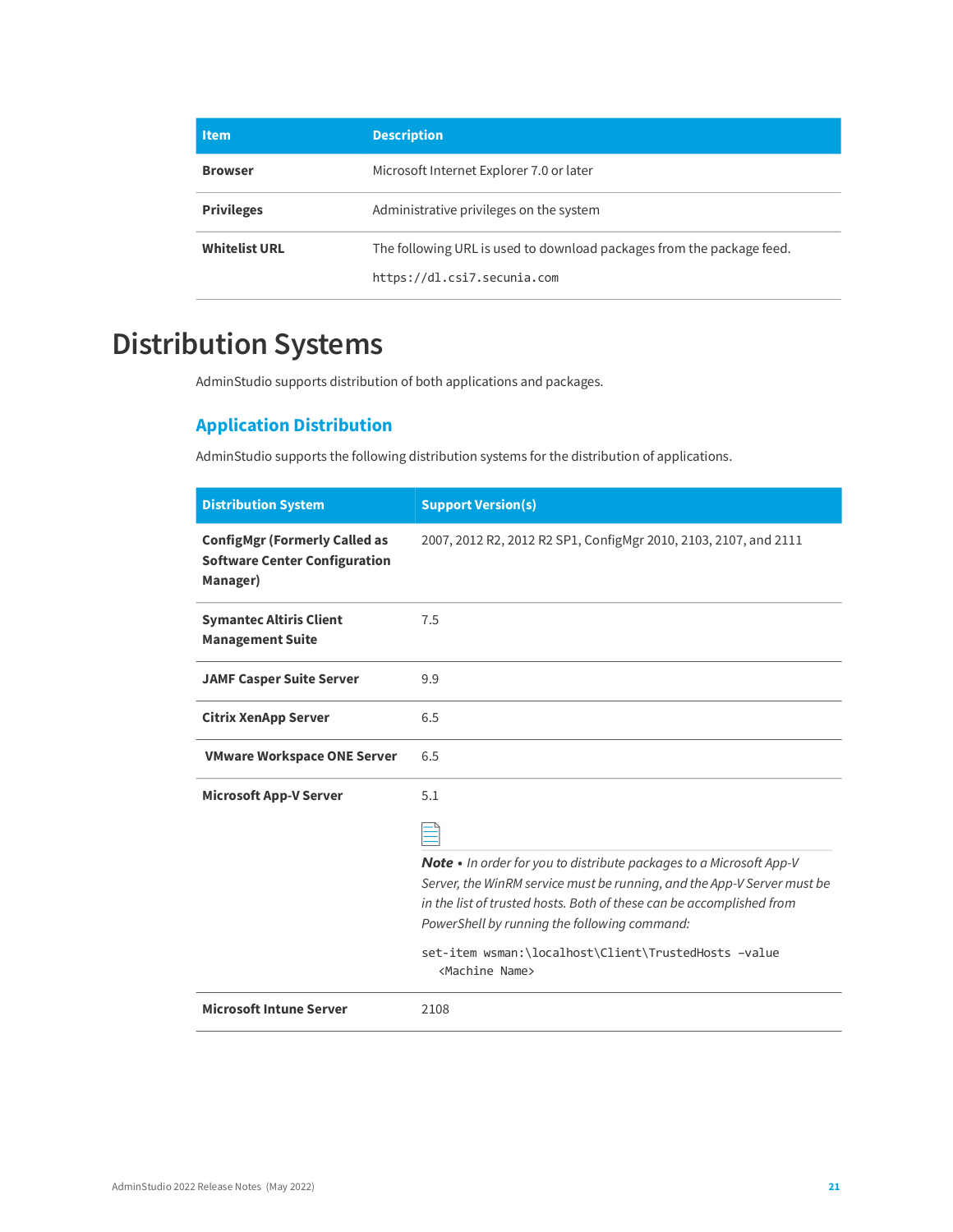### **Package Distribution**

AdminStudio supports the following distribution systems for the distribution of packages using the Legacy Distribution Wizard.

| <b>Distribution System</b>                                                            | <b>Supported Versions</b>                          |
|---------------------------------------------------------------------------------------|----------------------------------------------------|
| <b>Altiris Notification Server</b>                                                    | Version 6.5                                        |
|                                                                                       | <b>Note</b> • MSI format only.                     |
| <b>LANDESK Management Suite</b>                                                       | Version 9                                          |
|                                                                                       | <b>Note</b> • MSI format only.                     |
| <b>ConfigMgr (Formerly Called as Software</b><br><b>Center Configuration Manager)</b> | 2007, 2012 R2, 2012 R2 SP1, 2010, 2103, 2107, 2111 |

# <span id="page-21-0"></span>**Application Catalog Database Server**

The following table lists the recommended system configuration for a database server to store AdminStudio Application Catalog databases.



*Note • While minimum requirements are listed below, the recommended system configuration for a database server is dependent upon the number of users and the number of packages that will be imported into the Application Catalog database.*

| ltem                    | <b>Description</b>                                                       |
|-------------------------|--------------------------------------------------------------------------|
| <b>Processor</b>        | 32-bit or 64-bit processor at 2 GHz or greater                           |
| <b>RAM</b>              | 4 GB or greater (8 GB preferred)                                         |
| <b>Hard Disk Space</b>  | 80 GB or greater                                                         |
| <b>Operating System</b> | Windows Server 2008 R2 or later (Windows Server 2012 or later preferred) |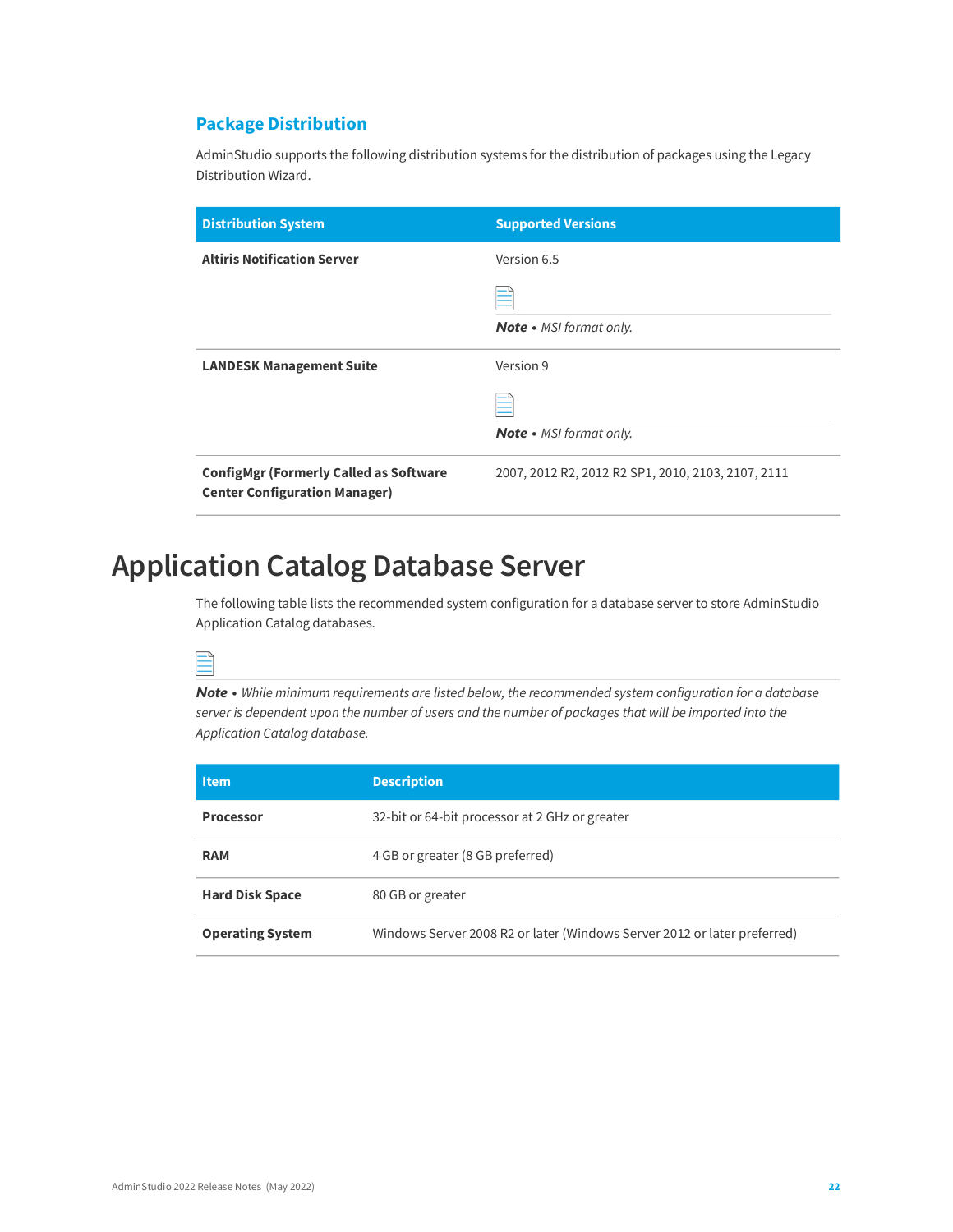| <b>Description</b>                                                                                                                                                                                                                                             |
|----------------------------------------------------------------------------------------------------------------------------------------------------------------------------------------------------------------------------------------------------------------|
| SQL Server 2008 R2 or later databases, including SQL Server 2012, SQL Server<br>2014, SQL Server 2016, SQL Server 2017, and SQL Server 2019.                                                                                                                   |
| <b>Dictionary sort order</b> —SQL Server must be installed with case-<br>$\bullet$<br>insensitive dictionary sort order 52 on Code Page 1252 for non-Unicode<br>data. For more information, use the sp helpsort T-SQL command, which<br>returns the following: |
| Latin1-General, case-insensitive, accent-sensitive, kanatype-<br>insensitive, width-insensitive for Unicode Data, SOL Server<br>Sort Order 52 on Code Page 1252 for non-Unicode data                                                                           |
| <b>Collation setting</b> —SQL Latin1 General CP1 CI AS is the required<br>collation setting for AdminStudio database server. It is the only supported<br>collation.                                                                                            |
|                                                                                                                                                                                                                                                                |
| <b>Note</b> • Before attempting to connect to an existing Microsoft SQL Server, open<br>SQL Server Configuration Manager and make sure that the following three<br>protocols are enabled:                                                                      |
| <b>Shared Memory</b><br><b>Named Pipes</b><br>TCP/IP                                                                                                                                                                                                           |
|                                                                                                                                                                                                                                                                |

# <span id="page-22-0"></span>**AdminStudio Enterprise Server / Workflow Manager Server**

The following table lists the system requirements for the Web server that hosts the Workflow Manager Data Web service and the actual Workflow Manager Web site and/or AdminStudio Enterprise Server.

*Note • While minimum requirements are listed below, the recommended system configuration for this web server is dependent upon the number of users.*

| <b>Item</b>            | <b>Description</b>                                                                                    |
|------------------------|-------------------------------------------------------------------------------------------------------|
| <b>Processor</b>       | 32-bit or 64-bit processor at 2 GHz or greater                                                        |
|                        | <b>Note</b> • AdminStudio Enterprise Server / Workflow Manager runs in 32-bit mode<br>on a 64-bit OS. |
| <b>RAM</b>             | 4 GB or greater (8 GB preferred)                                                                      |
| <b>Hard Disk Space</b> | 100 GB or greater                                                                                     |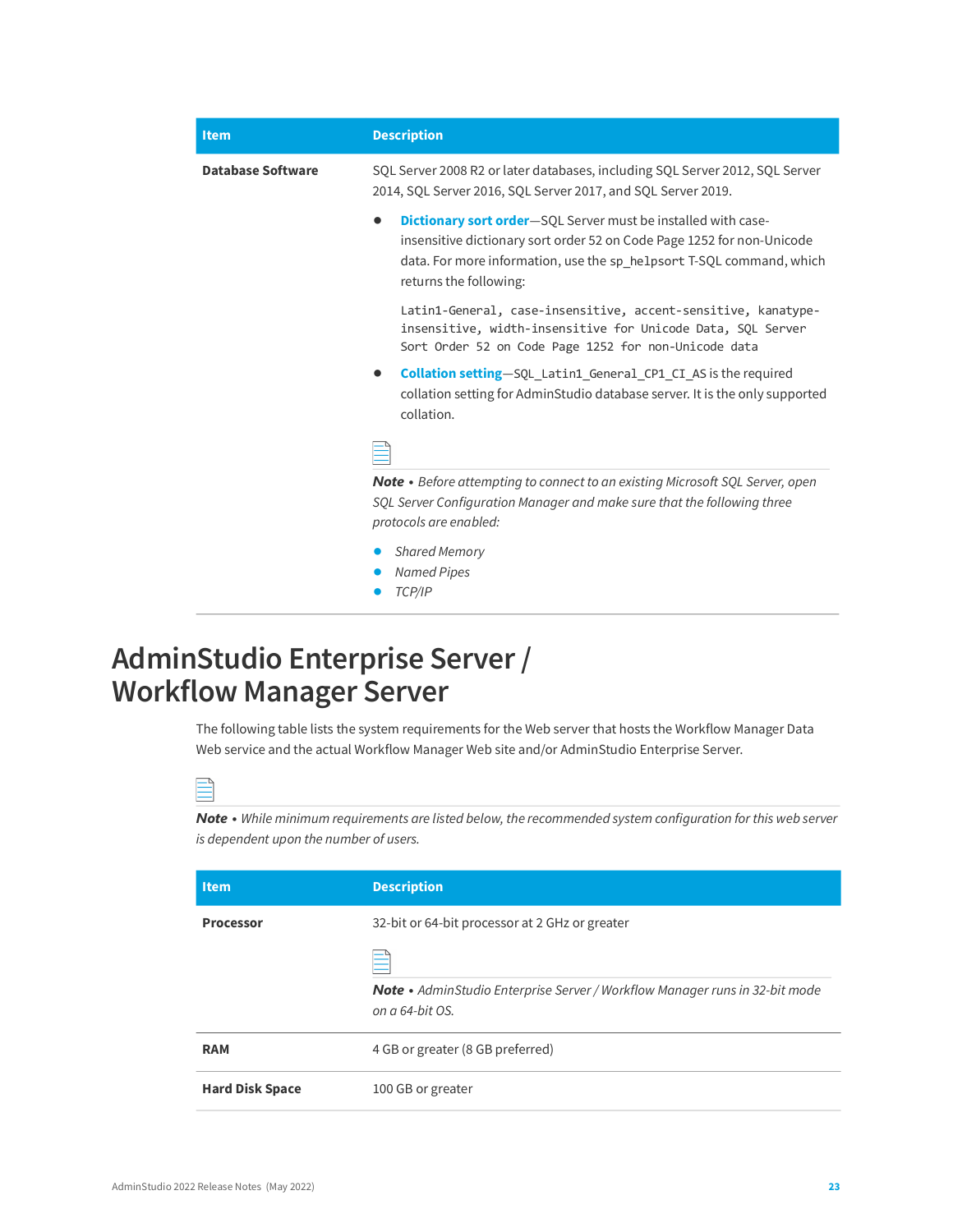| <b>Description</b>                                                                                  |
|-----------------------------------------------------------------------------------------------------|
| Windows Server 2008 R2 or later / English base language (Windows Server 2012<br>or later preferred) |
| IIS 7.0 or later                                                                                    |
| .NET Framework 4.0                                                                                  |
| MSXML <sub>6.0</sub>                                                                                |
| Note • MSXML is installed by the AdminStudio Enterprise Server / Workflow<br>Manager installer.     |
|                                                                                                     |

### <span id="page-23-0"></span>**Automated Application Converter**

This section lists the requirements for the virtual machines used by Automated Application Converter to perform repackaging. Also, the software requirements for specific virtual technologies are listed.

- **•** [Virtual Machine Requirements](#page-23-1)
- **•** [Virtual Technology Requirements](#page-27-0)

### <span id="page-23-1"></span>**Virtual Machine Requirements**



*Edition • Automated Application Converter is included with AdminStudio Application Virtualization.*

Automated Application Converter performs automated repackaging on virtual machines. This section lists the virtual machine platform and virtual machine image system requirements.

- **•** [Supported Virtual Machine Platforms](#page-24-0)
- **•** [VMware Requirements](#page-24-1)
- **•** [Microsoft Hyper-V Server Requirements](#page-26-0)
- **•** [Virtual Machine Image Requirements](#page-26-1)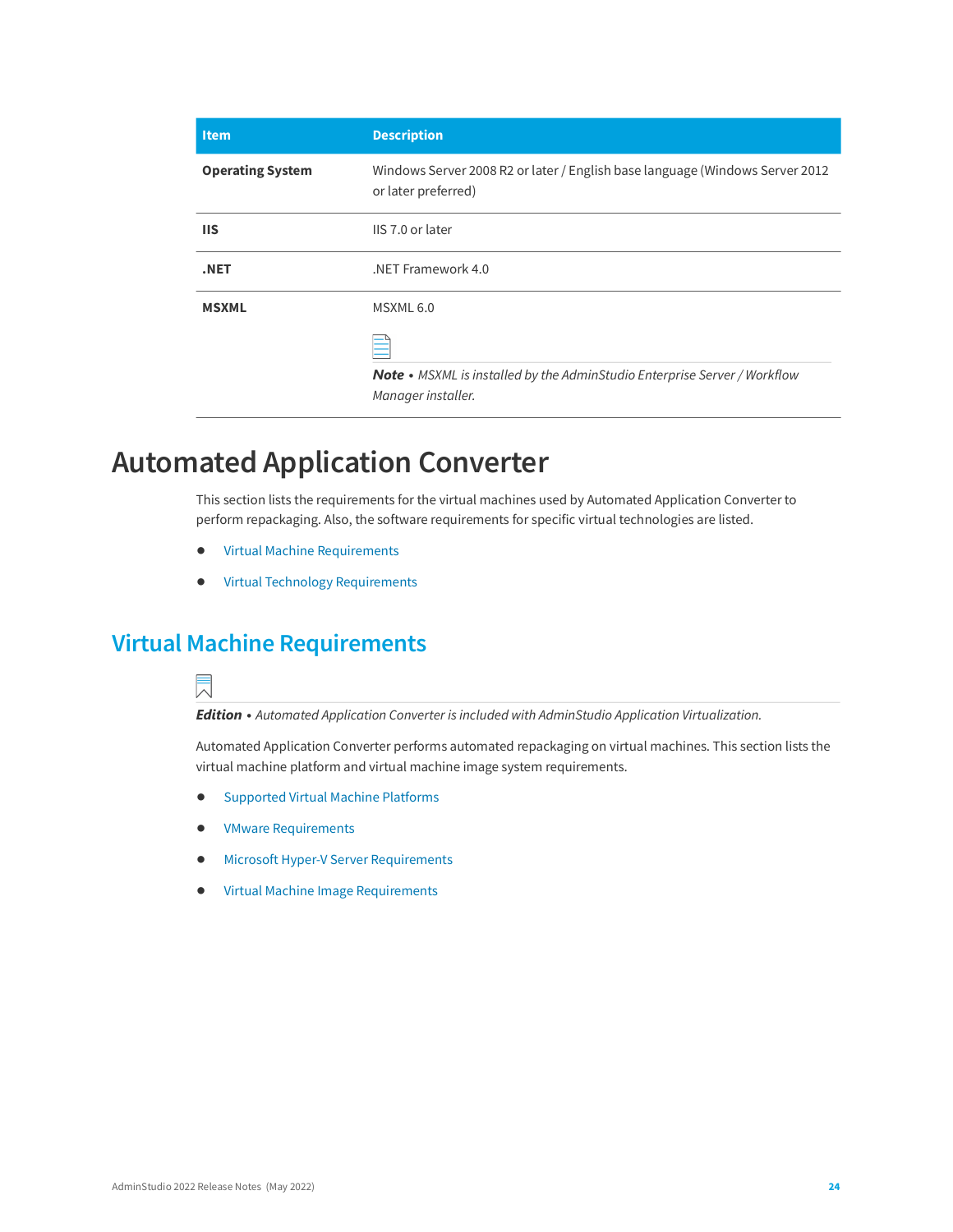### <span id="page-24-0"></span>**Supported Virtual Machine Platforms**

The Automated Application Converter supports automated repackaging on virtual machines from the following platforms:

- **•** VMware ESX/ESXi Server, Version 5.5 or later
- **•** VMware Workstation 6.5 or later
- **•** VMware vSphere 5.5
- **•** Microsoft Hyper-V Server 2008 R2 or later

#### <span id="page-24-1"></span>**VMware Requirements**

As described above, Automated Application Converter supports automated repackaging on VMware ESX/ESXi Server and VMware Workstation.

- **•** VMware REST API Requirement
- **•** VMware ESX/ESXi Server Permission Requirements
- **•** vSphere 5.5 Account Requirements

#### **VMware REST API Requirement**

In order for Automated Application Converter to perform automated repackaging, it needs to communicate with the virtualization technology that you are using. If you are using VMware virtualization technology (VMware ESX or ESXi Server or a local VMware Workstation), the VMware REST APIs needs to be enabled on the same machine as the Automated Application Converter.

| ł |  |
|---|--|
|   |  |
|   |  |
|   |  |

*Note • When using VMware Workstation, it is recommended that you install VMware Workstation on the same machine as Automated Application Converter so that Automated Application Converter will use the version of the REST API that was designed for that specific version of VMware Workstation. Although it is likely that newer versions of the REST API will also work, it seems that the best approach is for Automated Application Converter to use the version of the REST API that was bundled with your version of VMware Workstation.*

#### **VMware ESX/ESXi Server Permission Requirements**

If you plan to use a VMware ESX/ESXi Server in conjunction with Automated Application Converter, make sure that the account that you use to log in to this server has the permissions/roles needed to automatically open a VM using VMware REST API. The account needs to either have an administrator role assigned or, at least, have the following three roles assigned:

- **•** All Privileges/Virtual Machine/State/Create Snapshot
- **•** All Privileges/Virtual Machine/State/Delete Snapshot
- **•** All Privileges/Virtual Machine/Interaction/Console Interaction

If the login account does not have these permissions/roles, Automated Application Converter will be unable to automatically boot up a virtual machine on that server.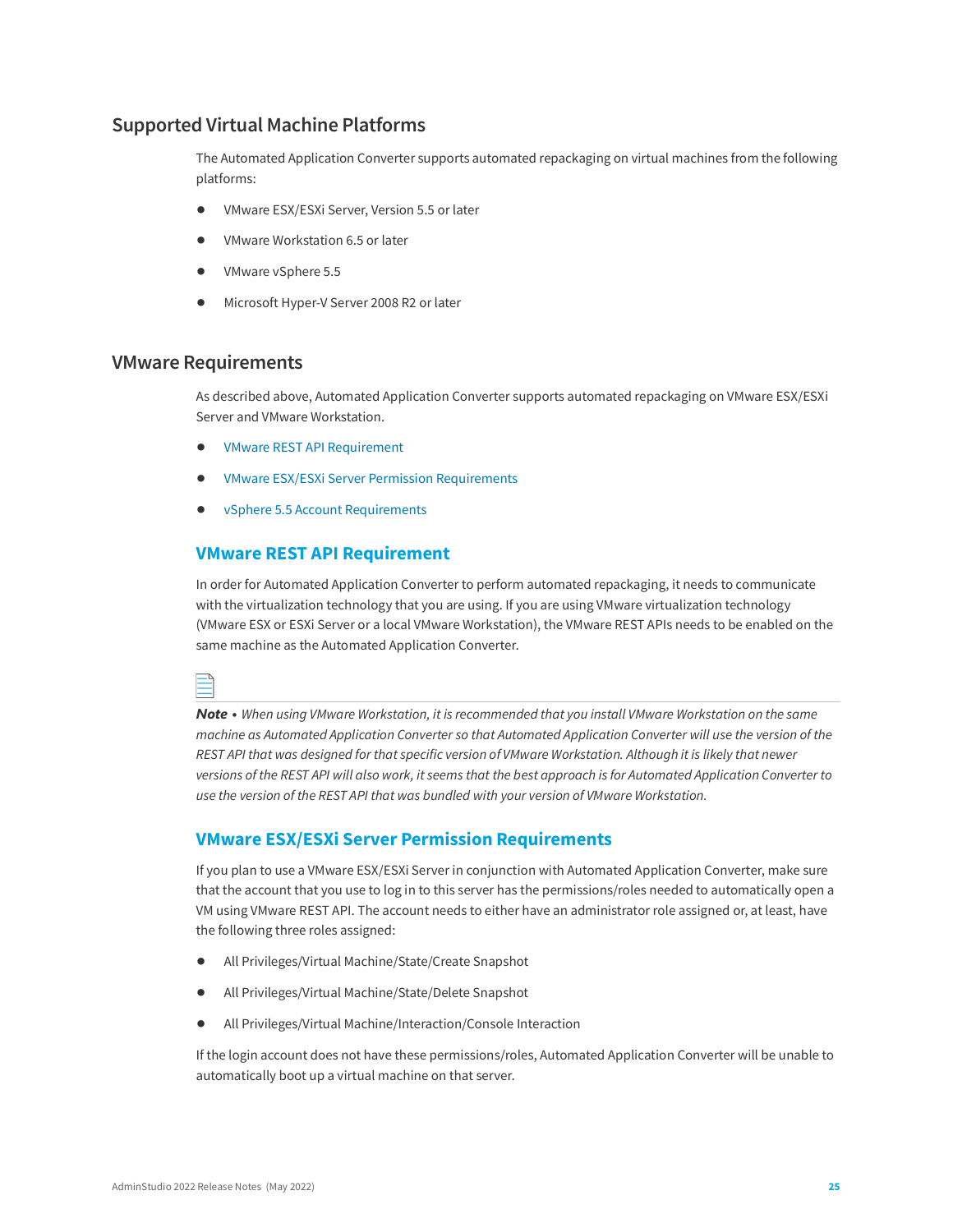### **vSphere 5.5 Account Requirements**

In order to make Automated Application Converter (AAC) work with VMware virtual machines residing under vSphere 5.5, there are certain minimum permissions required for the vSphere user account. To assign these permissions to a vSphere user account, perform the following steps:



*Task To configure a vSphere 5.5 account to be used with Automated Application Converter:*

**1.** In vSphere 5.5, open the **Assign Permissions** dialog box and assign a user the **Virtual machine power user (sample)** role, which consists of the following permissions:

| <b>Category</b>                           | <b>Permission</b>                                |                                     |
|-------------------------------------------|--------------------------------------------------|-------------------------------------|
| <b>Datastore</b>                          | Browse datastore<br>$\bullet$                    |                                     |
| Global                                    | Cancel task<br>$\bullet$                         |                                     |
| <b>Scheduled task</b>                     | Create task<br>$\bullet$                         | Remove task                         |
|                                           | Modify task<br>$\bullet$                         | Run task                            |
| <b>Virtual machine &gt; Configuration</b> | Add existing disk<br>$\bullet$                   | Modify device settings<br>$\bullet$ |
|                                           | Add new disk<br>$\bullet$                        | Remove disk                         |
|                                           | Add or remove device                             | Rename                              |
|                                           | Advanced<br>$\bullet$                            | Reset guest information             |
|                                           | Change CPU count<br>$\bullet$                    | Settings                            |
|                                           | Change resource<br>$\bullet$                     | Upgrade virtual machine             |
|                                           | Disk lease                                       | compatibility                       |
|                                           | Memory<br>$\bullet$                              |                                     |
| Virtual machine > Interaction             | Answer question<br>$\bullet$                     | Power off                           |
|                                           | Configure CD media<br>$\bullet$                  | Power on                            |
|                                           | Configure floppy media                           | Reset                               |
|                                           | Console interaction                              | Suspend                             |
|                                           | Device connection                                | <b>VMware Tools install</b>         |
|                                           | Guest operating system<br>management by REST API |                                     |
| <b>Virtual machine &gt; Snapshot</b>      | Create snapshot<br>$\bullet$                     | Rename snapshot                     |
| management                                | Remove snapshot<br>●                             | Revert to snapshot                  |

**2.** Also give the user account read-only access to the rest of the server.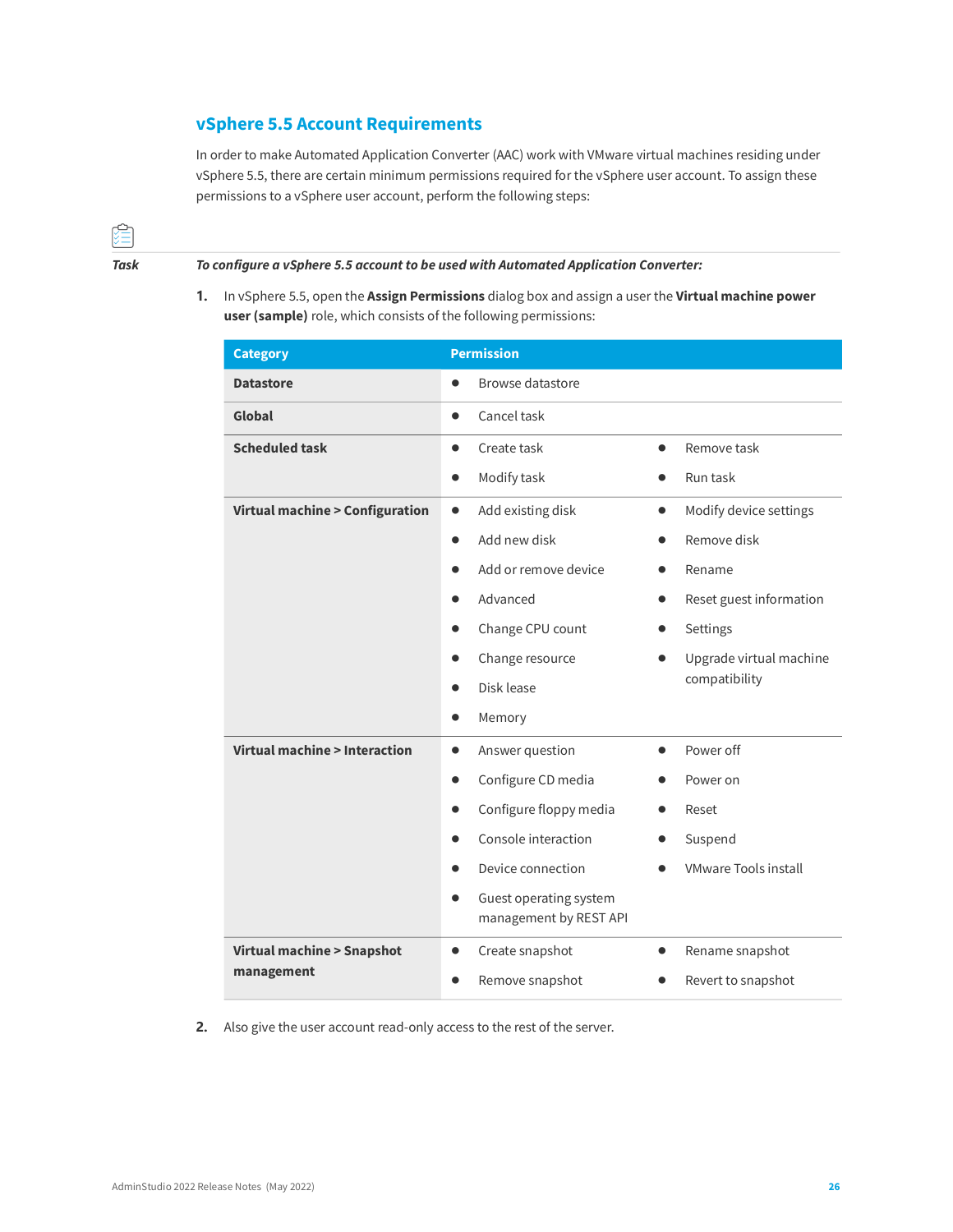#### <span id="page-26-0"></span>**Microsoft Hyper-V Server Requirements**

As described above, Automated Application Converter supports automated repackaging on Microsoft Hyper-V Server. When preparing a Hyper-V Server for use with Automated Application Converter, make sure that the following conditions are met:

- **• Configuration tools**—Verify that the Hyper-V configuration tools are installed on the Hyper-V server machine. These tools can be installed using the Microsoft Hyper-V Management Console.
- **• Connection**—Verify that you can successfully connect to the Hyper-V Server from the machine where AdminStudio Automated Application Converter is installed.
- **• Permissions**—Make sure that the Hyper-V Server user has the following permissions to perform operations on the Hyper-V machines:
	- **•** Permission to create/restore/delete VM snapshots
	- **•** Permission to start and stop virtual machines
	- **•** Permission to access console sessions
- **• Configuration settings**—Connecting to a WMI namespace on a remote computer running Windows Vista or Windows Server 2008 may require changes to configuration settings. Check the following configuration settings on the AdminStudio machine as well as on the Hyper-V Server machine:
	- **•** Windows Firewall Settings
	- **•** User Account Control (UAC) Settings
	- **•** DCOM Settings
	- **•** Common Information Model Object Manager (CIMOM) Settings

For detailed information, see [Connecting to WMI Remotely](http://msdn.microsoft.com/en-us/library/aa822854(VS.85).aspx) at:

[http://msdn.microsoft.com/en-us/library/aa822854\(VS.85\).aspx](http://msdn.microsoft.com/en-us/library/aa822854(VS.85).aspx)

#### <span id="page-26-1"></span>**Virtual Machine Image Requirements**

Automated Application Converter uses virtual machines to perform automated repackaging. These virtual machines have the following requirements:

#### **Virtual Machine System Requirements**

When creating a virtual machine image that will be hosted on one of the virtual machine platforms listed above, the recommended minimum requirements should meet those required by the applications you are trying to repackage. Since you repackage on the target deployment platform, the virtual machine image should closely resemble the target deployment environment.

#### **Preparing Your Virtual Machines for Use With the Automated Application Converter**

You need to prepare each virtual machine that you are going to use with the Automated Application Converter to perform automated repackaging by running the Virtual Machine Preparation setup and by creating a snapshot. For instructions, see [Preparing Your Virtual Machines for Use With the Automated Application](http://helpnet.flexerasoftware.com/adminstudio2016sp2/adminstudio_CSH.htm#ashelplibrary/Vam_PrepareVirtualMachines.htm)  [Converter.](http://helpnet.flexerasoftware.com/adminstudio2016sp2/adminstudio_CSH.htm#ashelplibrary/Vam_PrepareVirtualMachines.htm)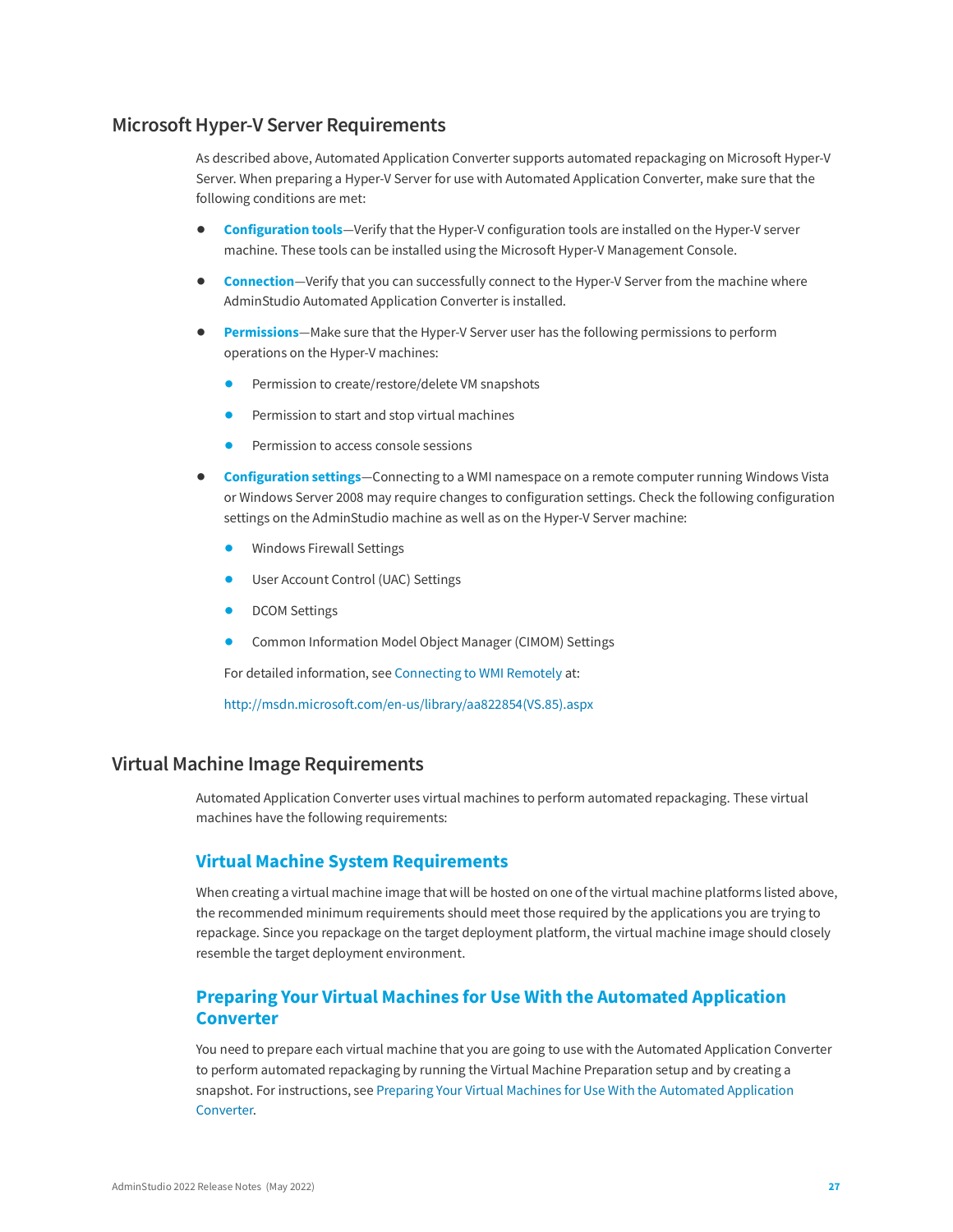### <span id="page-27-0"></span>**Virtual Technology Requirements**

In order to convert to some virtual formats, there are some software requirements:

| <b>Virtual Format</b> | <b>Requirement</b>                                                                                                                                                                                                                                                                  |
|-----------------------|-------------------------------------------------------------------------------------------------------------------------------------------------------------------------------------------------------------------------------------------------------------------------------------|
| <b>App-V 5.1</b>      | <b>Conversion</b> -To convert a package to App-V 5.1 format using Automated<br>Application Converter's App-V 5.x with Sequencer method, the Microsoft<br>Application Virtualization 5.1 Sequencer must be installed on the virtual<br>machine where the conversion will take place. |
|                       | <b>Upgrade</b> —To upgrade an imported App-V 4.x package to App-V 5.1 format<br>directly from Application Manager using the <b>App-V Upgrade Wizard</b> , the<br>Microsoft Application Virtualization 5.1 Sequencer must be installed on the<br>same machine as AdminStudio.        |
|                       | <b>Testing</b> —To test an App-V package using Automated Application Converter,<br>the Microsoft Application Virtualization 5.1 Client must be installed on the<br>same machine as AdminStudio.                                                                                     |
| <b>VMware ThinApp</b> | To convert a package to VMware ThinApp format, VMware ThinApp must be<br>installed on the same machine as AdminStudio, and all license agreements must<br>have been accepted.                                                                                                       |

# <span id="page-27-1"></span>**Downloading AdminStudio Installers**

You can download the installers for AdminStudio, AdminStudio Service Packs, Standalone Repackager, Standalone Quality Monitor, and the FlexNet Licensing Server from the **Flexera Software Product and License Center**:

<https://flexerasoftware.flexnetoperations.com>

For information on using the Flexera Software Product and License Center, see the **Download and Licensing Instructions for AdminStudio**:

<https://docs.flexera.com/plc/en/adminstudio.htm>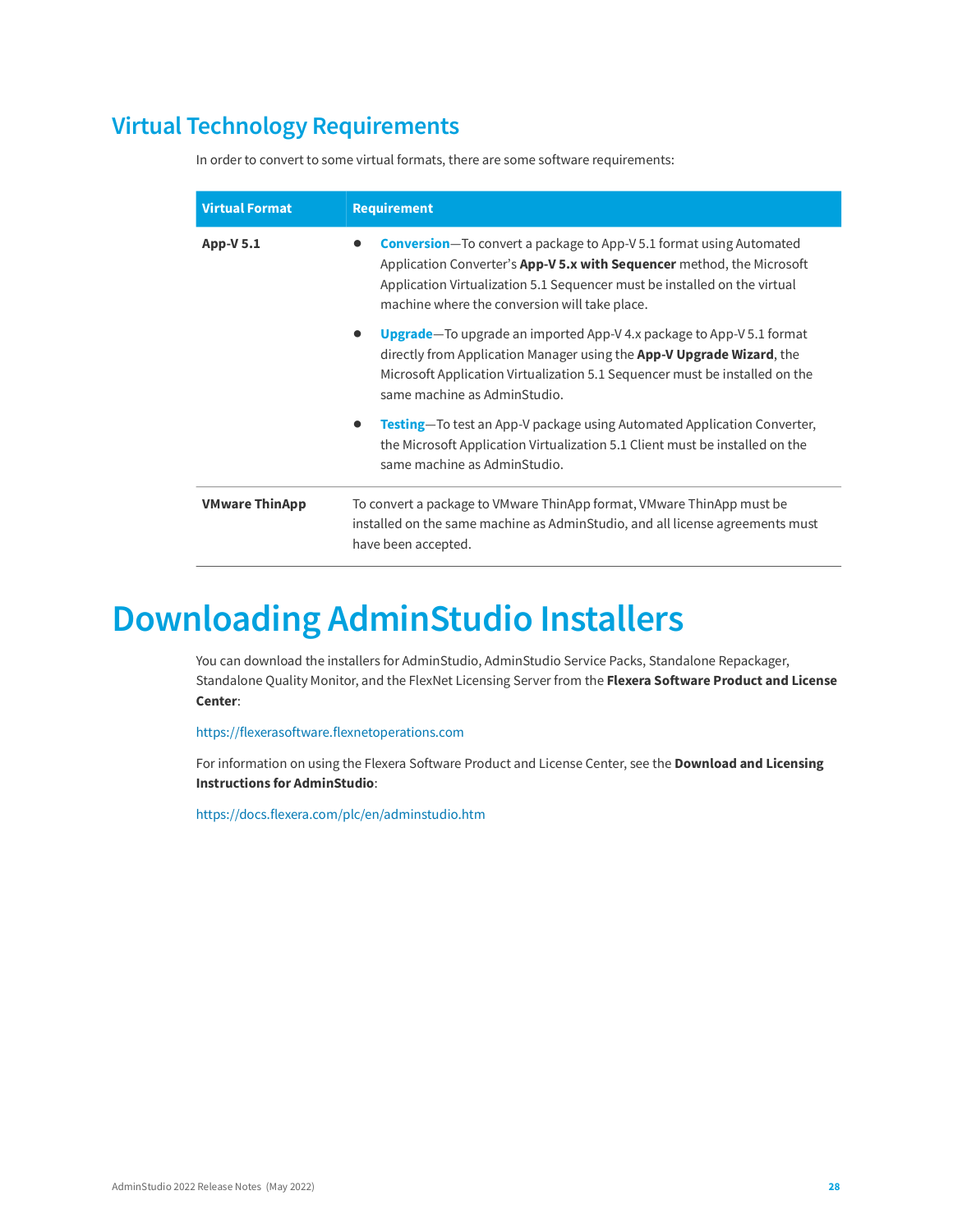# <span id="page-28-0"></span>**AdminStudio 2022 Evaluation Restrictions**

When you run AdminStudio in trial/evaluation mode, all of the features in the AdminStudio Enterprise Edition tools are fully available, with the following restrictions:

- **• Can create only one Application Catalog**—You are permitted to create only one Application Catalog, and it must be named AdminStudio Evaluation Catalog.
- **• Ten package import limit**—Only 10 total packages (of one or more deployment types) can be imported into the Application Catalog.
- **• Package deletion not permitted**—After you import a package into the Application Catalog, you are not permitted to delete it.
- **• AdminStudio Platform API support is disabled**—All platform support is disabled.

# <span id="page-28-1"></span>**Known Issues**

The following table lists the known issues in AdminStudio 2022:

| <b>Issue</b>       | <b>Description</b>                                                                                                                                                                                                    |
|--------------------|-----------------------------------------------------------------------------------------------------------------------------------------------------------------------------------------------------------------------|
| <b>IOJ-2215158</b> | Intermittent failure of certain packages under an application while publishing to<br>Microsoft Intune.                                                                                                                |
| 10.1-2217281       | During republish of an application to Microsoft Intune, the changes made to Detection<br>rules and Additional Requirement will not be republished. This limitation is due to<br>restrictions in the Intune Graph SDK. |
| IOJ-2097039        | The value set for the App Install Context property for an MSI package in AdminStudio<br>cannot be published to Microsoft Intune. This limitation is due to restrictions in the<br>Intune Graph SDK.                   |
| IOJ-2191665        | Tuner cannot be launched from the AdminStudio Tools button in the Home tab of the<br>Application Manager and under the Application Catalog menu. However, Tuner can be<br>launched from Windows Start menu.           |
| 10J-1831138        | Out of memory warning message is inconsistently seen while taking a snapshot in the<br>OS Snapshot Wizard.                                                                                                            |

# <span id="page-28-2"></span>**Resolved Issues**

The following table lists the customer issues that were resolved in AdminStudio 2022:

| <b>Issue</b>       | <b>Description</b>                            |
|--------------------|-----------------------------------------------|
| <b>IOJ-2252336</b> | AdminStudio displays wrong Configmgr version. |